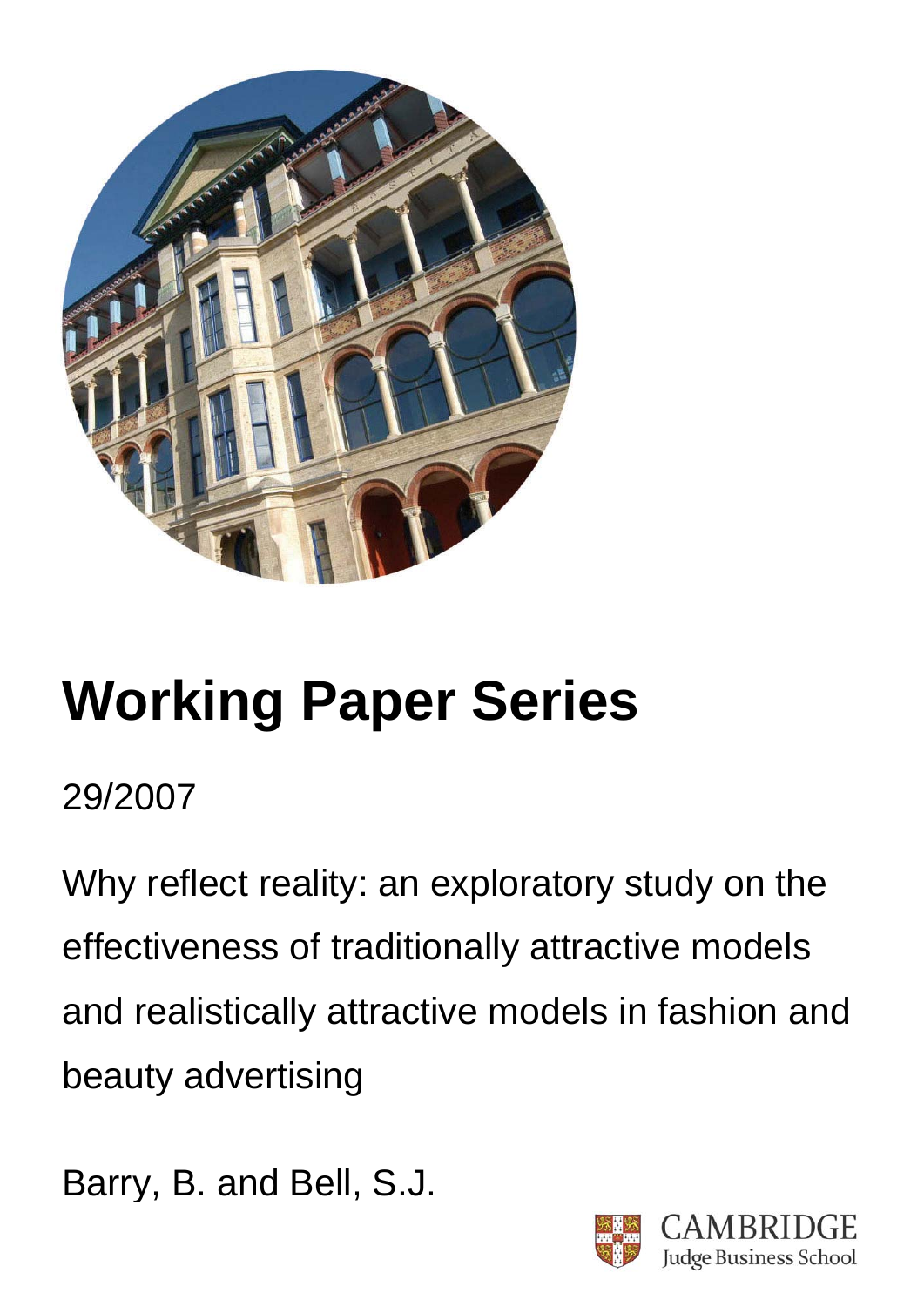These papers are produced by Judge Business School, University of Cambridge. They are circulated for discussion purposes only. Their contents should be considered preliminary and are not to be quoted without the authors' permission.

Author contact details are as follows:

Benjamin Barry Judge Business School University of Cambridge b.barry@jbs.cam.ac.uk

Simon J Bell Judge Business School University of Cambridge s.bell@jbs.cam.ac.uk

Please address enquiries about the series to:

Research Support Manager Judge Business School Trumpington Street Cambridge CB2 1AG, UK Tel: 01223 760546 Fax: 01223 339701 Email: research-support@jbs.cam.ac.uk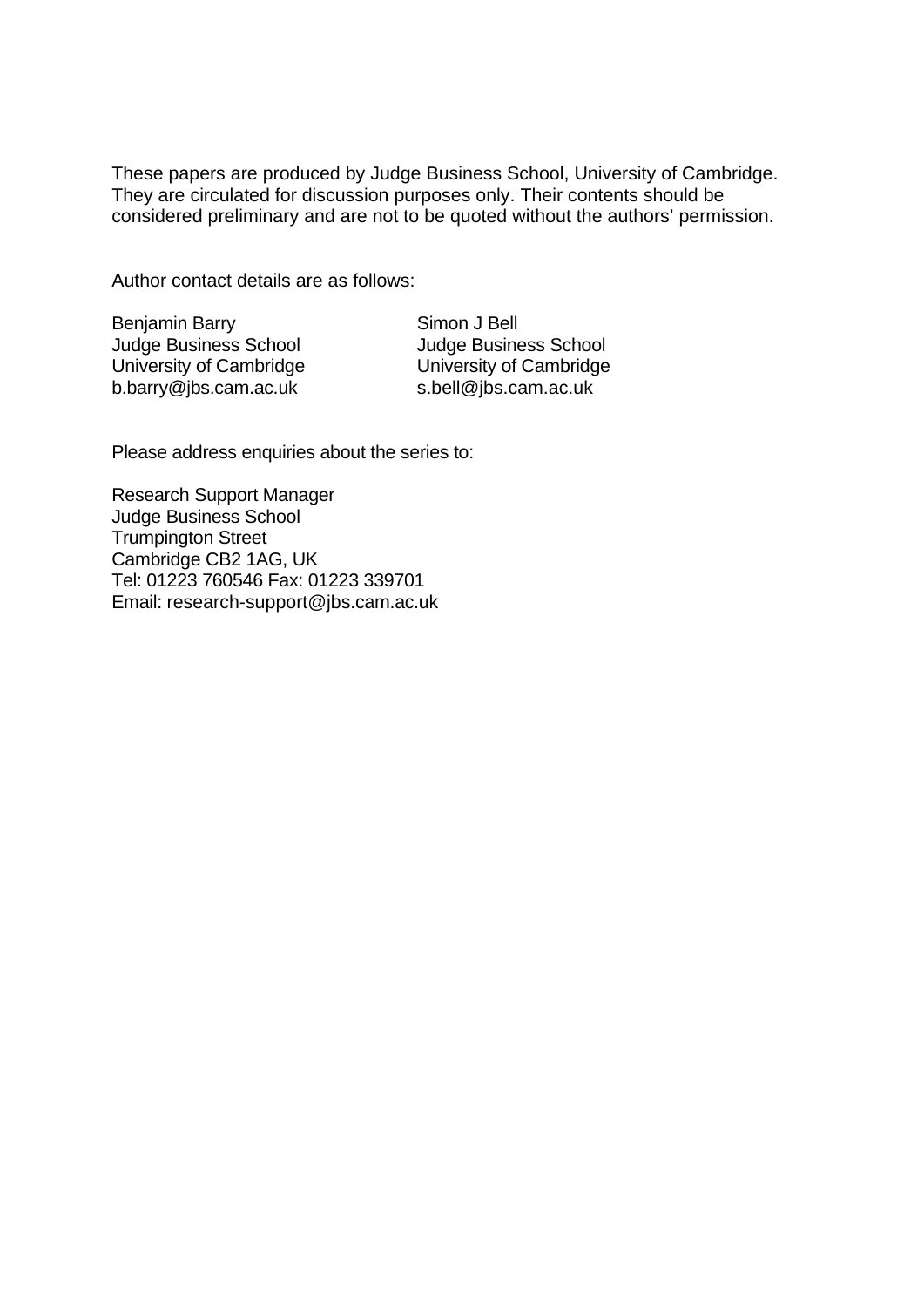**Why Reflect Reality: An Exploratory Study on the Effectiveness of Traditionally Attractive Models and Realistically Attractive Models in Fashion and Beauty Advertising** 

**Benjamin Barry** 

**Simon J. Bell** 

**December 19, 2007** 

We are grateful to generous support of the Ogilvy Foundation for funding our research. We are particularly humbled that our research bares the name of such an inspirational and iconic individual as Mr. David Ogilvy. It is our hope that these findings will continue his legacy by innovating advertising research and practice.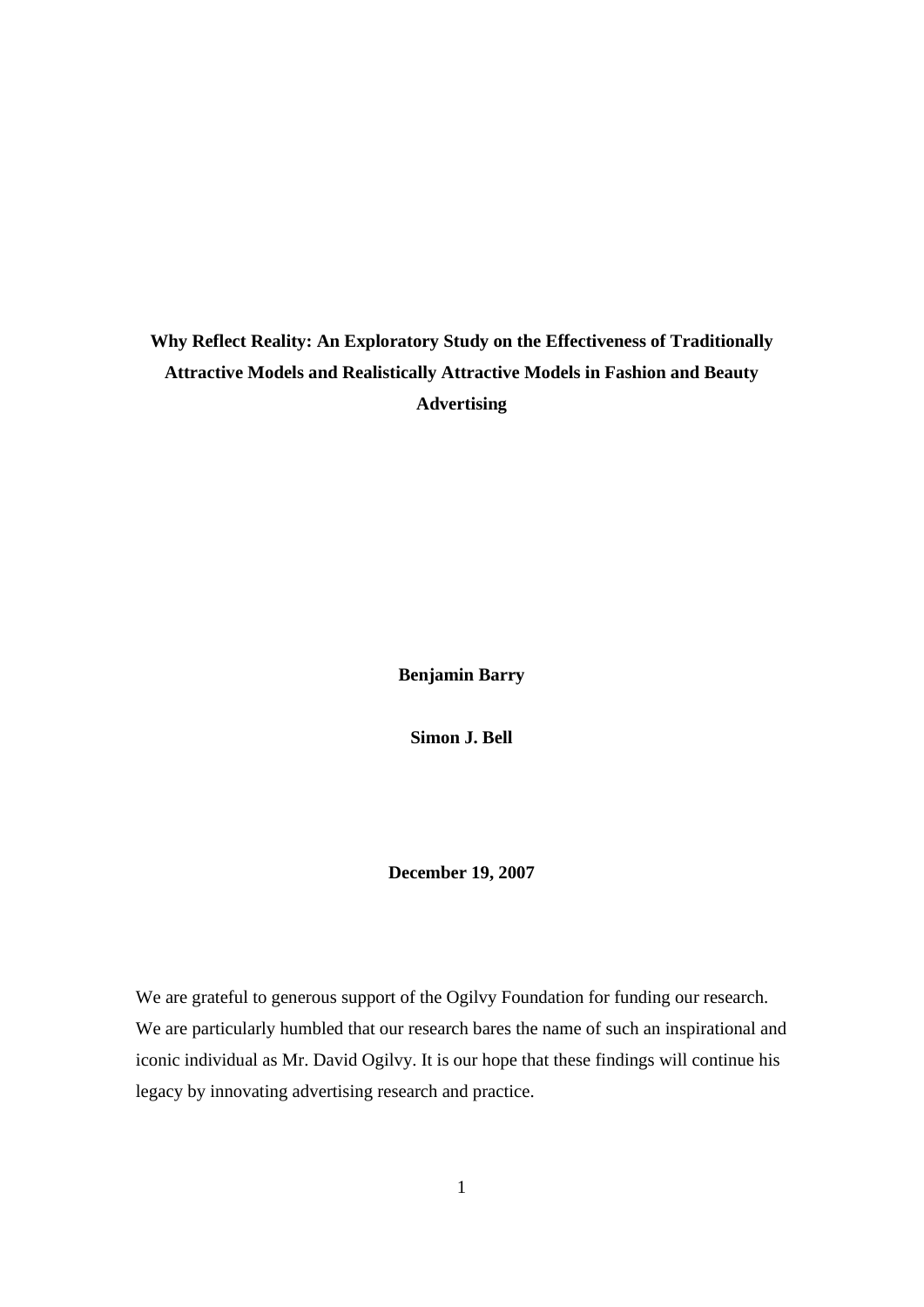## **ABSTRACT**

Research on the relative effectiveness of traditionally attractive models (TAMS) and realistically attractive models (RAMS) in advertising limited and the findings inconsistent. Through a qualitative investigation of how women evaluated TAMS and RAMS in fashion and beauty adverts, we attempt to address some of these inconsistencies. Data collected from twelve focus groups of women between 14 to 65 years old in Canada, US, and UK show that factors such as viewer-source similarity, promotional copy, disposition towards models, and visual codes affect women's feelings about, and attitudes toward, the advertised brands. Brand type, however, did not influence their evaluations. Overall, we found that RAMS, and the brands with which they were paired, received more positive evaluations than TAMS. On the basis of these findings, we introduce a typology of variables likely to influence endorser effectiveness. We identify implications for marketing communication and brand management and highlight directions for future research.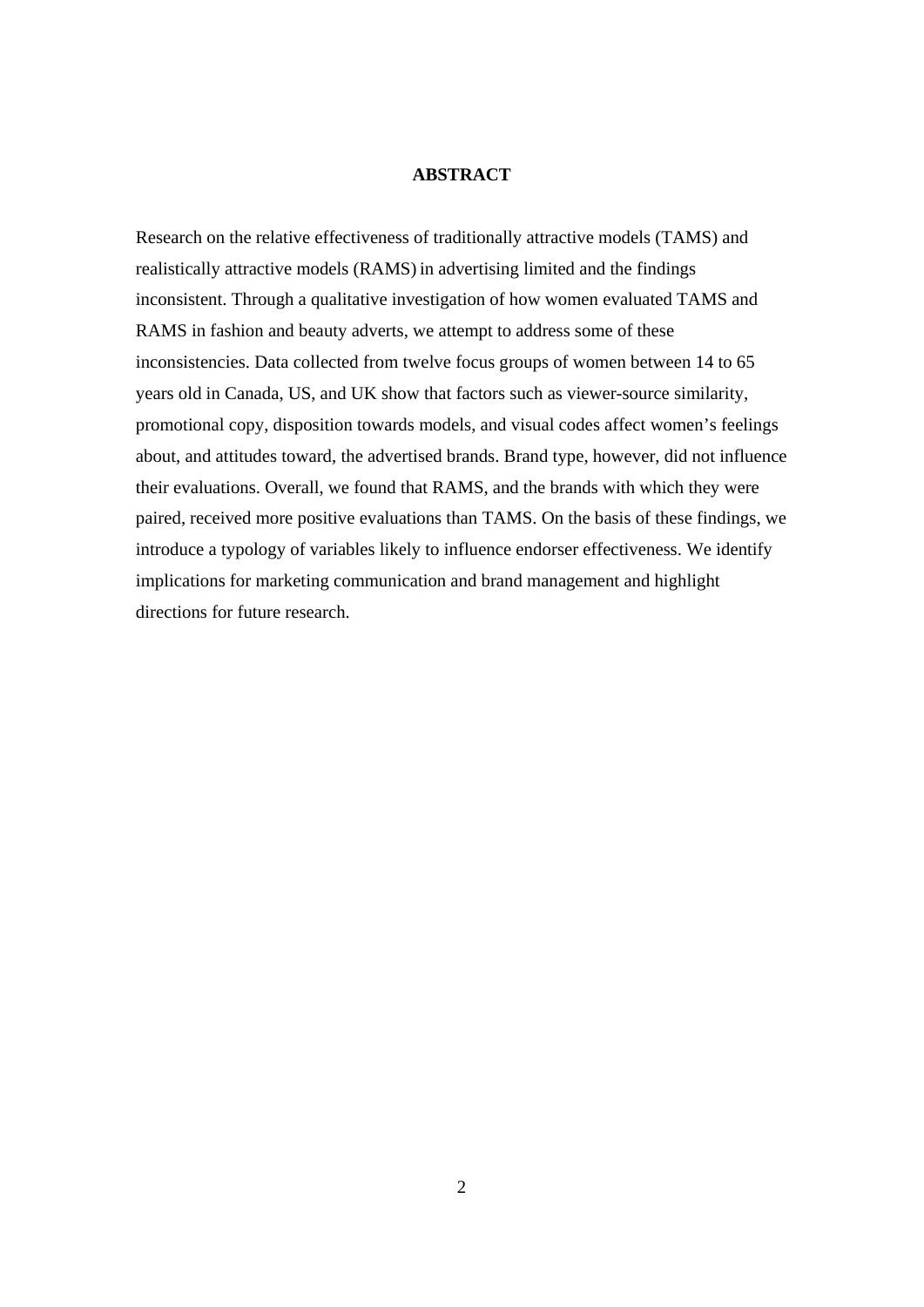# **BIOGRAPHICAL NOTE**

Ben Barry is a PhD student in management studies at Judge Business School. He previously completed an MPhil in Innovation, Strategy, and Organization at Judge and a BA in Women's Studies at the University of Toronto on a National Millennium Scholarship. Ben is the author of the Canadian bestseller *Fashioning Reality: A New Generation of Entrepreneurship* (Toronto: Key Porter, 2007) and a marketing columnist for the *Globe and Mail*.

Simon Bell is a University Senior Lecturer in marketing at Judge Business School. His PhD is from the University of Melbourne. Simon has published his research in international journals such as *Journal of the Academy of Marketing Science*, *Journal of Retailing*, and *Journal of Service Research*.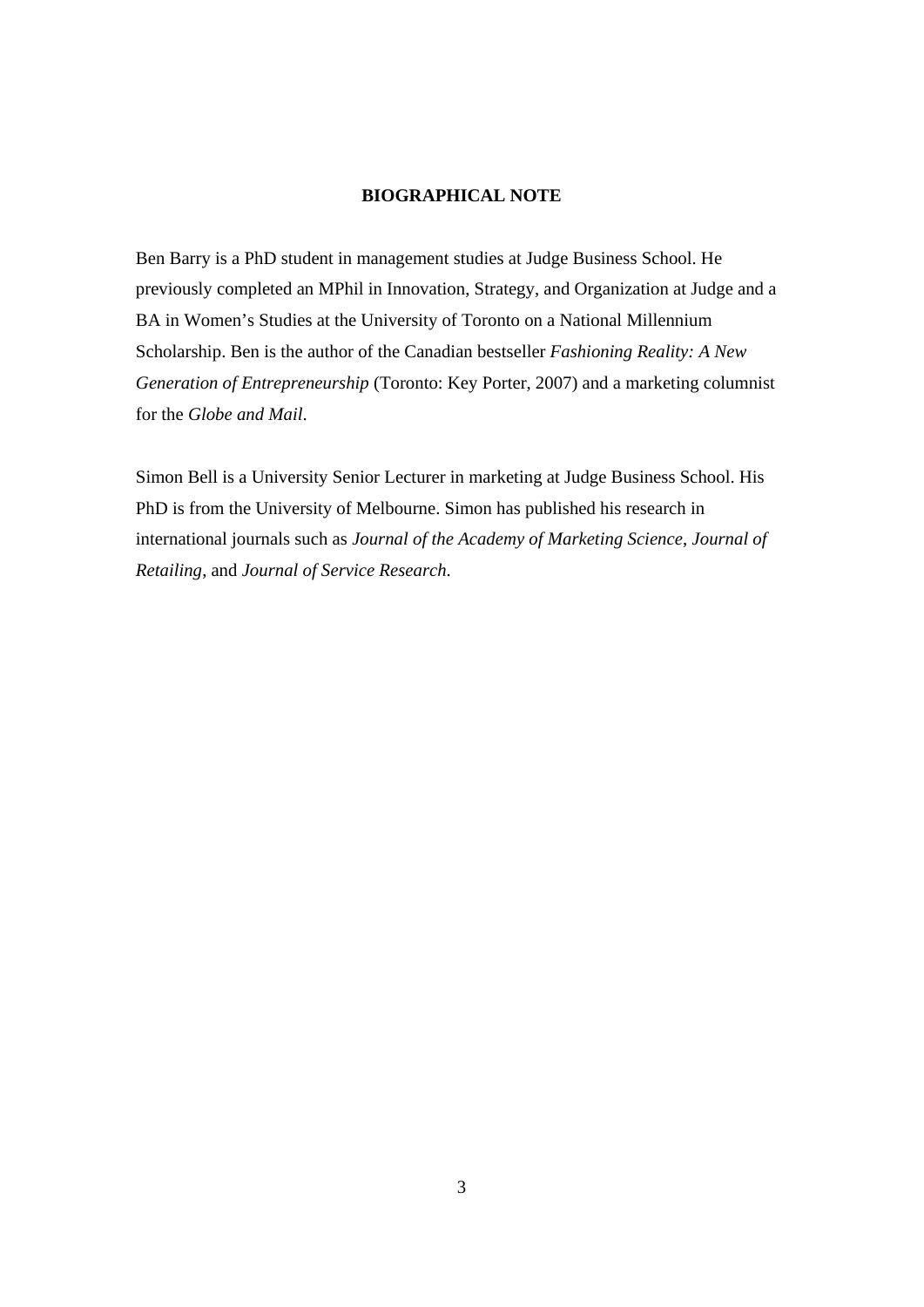#### **INTRODUCTION**

Endorsers serve a critical purpose in advertisements. They demonstrate how products function and what results they provide, in addition to acting as representatives of brands (Gauntlett 2002). Adverts, particularly for fashion and beauty products, typically use models that are physically distinct from consumers. The average female model, for instance, is a US dress size zero whereas the average US woman is a size fourteen (Wykes and Gunter 2005).

This contrast between models and consumers has fueled backlash in the mainstream press against using endorsers that represent a singular ideal of beauty. Research has more recently suggested that the predominance of young, thin, and white models in ads is having a damaging impact on the body image of women (Levine and Smolak 2002; Tiggeman 2002). The prevalence of low body image prompted the World Health Organization (WHO) to call it one of the major health crisis facing Western women, faulting the ad industry for its rapid spread (Choate 2005). Women themselves have added their voices to the backlash by calling upon brands to diversity endorsers; a survey of over 3000 women from ten countries found that seventy-five percent wanted to see models of all ages and sizes in advertising (D'Agostino et al. 2004).

Some brands have begun to heed these calls for change by featuring diverse endorsers with anecdotal success. Perhaps the most well-known effort to date has been beauty brand Dove's print advertising campaigns featured models of a variety of ages and sizes. Six months after unveiling the ads, sales of the advertised product increased by 700 percent and over 200 pieces of editorial was written on the initiative in the UK (Barry 2007).

Despite Dove's success, advertisers remain skeptical about the effectiveness of diverse models and few brands have changed their practices. Some advertisers assert that Dove was success because they featured models that celebrated a healthy body image. Others suggest that the novelty of the campaign generated media attention, resulting in their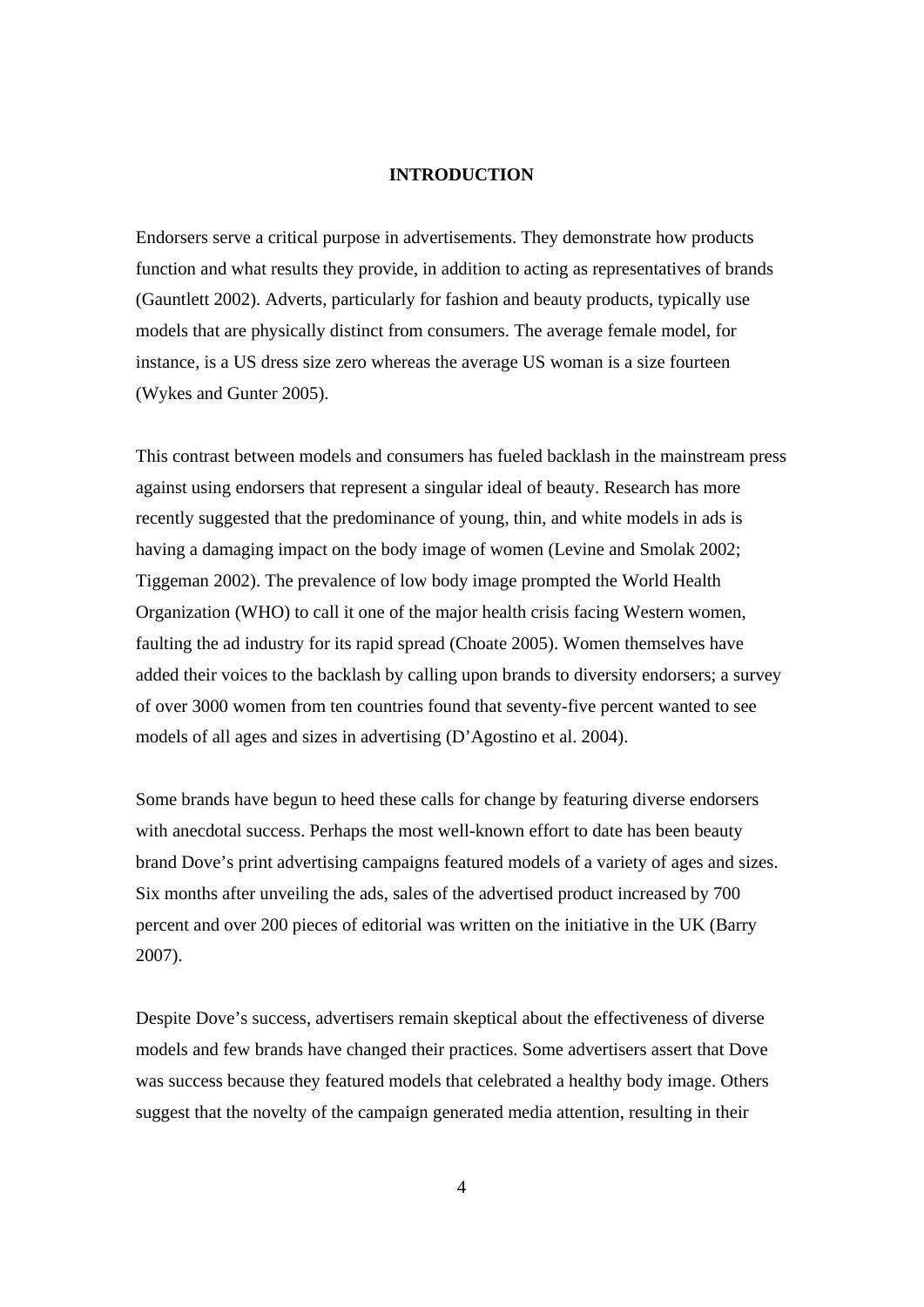success. They contend that diverse models are a passing fad because idealized forms of beauty have always been the mainstay in advertising. Accordingly, practitioners remain unable to determine with any confidence whether Dove's success was due to the specific effectiveness of the endorsers or the hype surrounding the campaign (ibid.).

The uncertainty over endorsers is fueled by inconsistent and problematic results from existing research on the relative effectiveness of traditionally attractive models (TAMS) versus realistically attractive models (RAMS) in ads.<sup>1</sup> Some researchers contend that TAMS are more effective than RAMS (e.g. Richins 1991; Bower, 2001). They assert, "Advertising does not claim to picture society as it is but reality as it should be – life and lives worth emulating (Schudson 1984, 215)." Others suggest that RAMS are equally successful to TAMS, and could be more effective in particular contexts (e.g. Bower and Landreth 2001; Dittermar and Halliwell 2004). They argue, "People are more likely to be influenced by a message coming from someone with whom they feel a sense of similarity (Belch and Belch 2002, 67)."

The purpose of our paper is to help resolve inconsistencies in past research by exploring how women evaluate TAMS and RAMS in adverts for attractiveness-related products, and how their evaluations influence their feelings toward the advertised brand. Our objective is explored within five sections. We first examine existing research to discover what factors have been found to influence endorser effectiveness. Guided by this literature, we develop our research questions and preliminary conceptual model. Next, we detail our methodology and present of our findings. We conclude by examining implications and directions for future research.

# **LITERATURE REVIEW**

There are two available studies that specially compare the relative effectiveness of TAMS

l

<sup>&</sup>lt;sup>1</sup> Previous research has used the terms "highly attractive models" (HAMS) and "normally attractive models" (RAMS) to refer to the two types of endorsers (Bower 2001; Bower and Lrandreth 2001; Dittermar and Halliwell 2004). I contend that such terms are problematic because they suggest that beauty can be classified according to hierarchical categories and normative standards.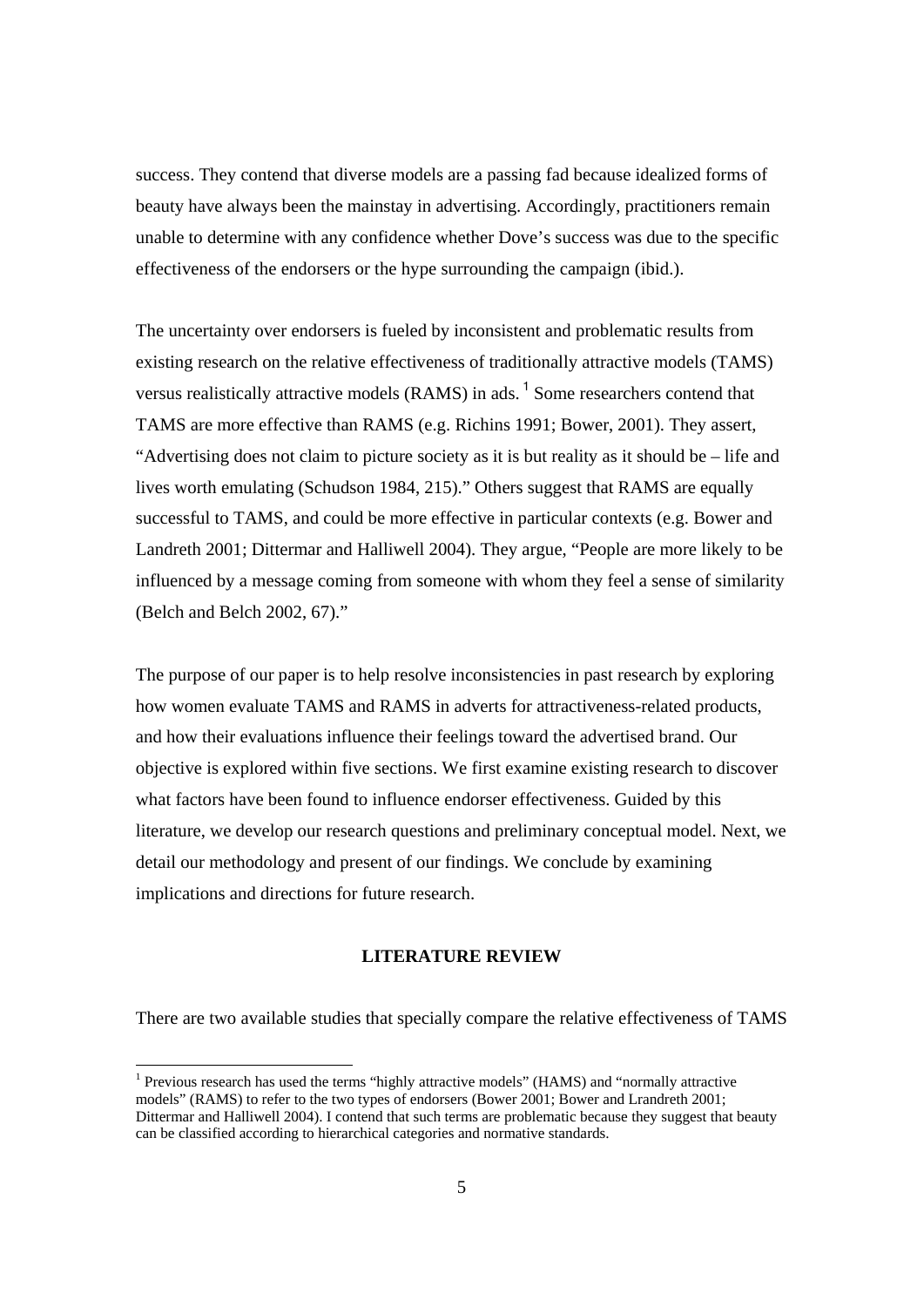and RAMS in advertising for attractiveness-relevant products. TAMS are defined as young, thin, and white fashion models whereas RAMS are defined as models who reflect the average size, age, and skin colour traits of consumers. The most recent, by Dittermar and Halliwell (2004), found that TAMS and RAMS are equally effective at increasing purchase intentions for deodorant. The former, by Bower and Landreth (2001), concluded that TAMS are more effective at increasing purchase intentions for "enhancing products," and are at least as effective for 'problem-solving' ones. While these studies make important contributions to our understanding of the use of models in advertising, there are a range of contextual factors that remain unaccounted for. We need to be cautious, therefore, in the implications we draw from the results of these studies. In the following sections we underscore three important strands of literature that we believe will provide a more detailed understanding of endorser effectiveness in advertising.

# *The Role of Product Type*

One strand of research, called the "match-up hypothesis," examines how the convergence between the product type and the attractiveness of the endorser influences the effectiveness of the advert. The match-up hypothesis asserts that attractive endorsers are more effective for attractiveness-related products, such as jewelry, than for attractivenessunrelated products, such as a vacuum, because viewers convert endorsers' appearance into arguments for product efficacy. Viewers are therefore more likely to perceive a fit between attractive endorsers and attractiveness-related products because they will perceive that the attractive endorser's image is a result of using the product (Kahle and Homer 1985).

Findings from match-up studies are mixed for both attractiveness-related and unrelated products (e.g. Ashmore et. al. 1992; Caballero and Solomon 1984; Joseph 1982; Kahle and Homer 1985; Kamins 1990). For instance, some studies found that attractive endorsers increased purchase intentions for attractiveness related products (e.g. Ashmore et. al. 1992) while others concluded that physical attractiveness was insignificant (e.g. Caballero et. al. 1989). Bower and Landreth (2001) aimed to clarify the inconsistency in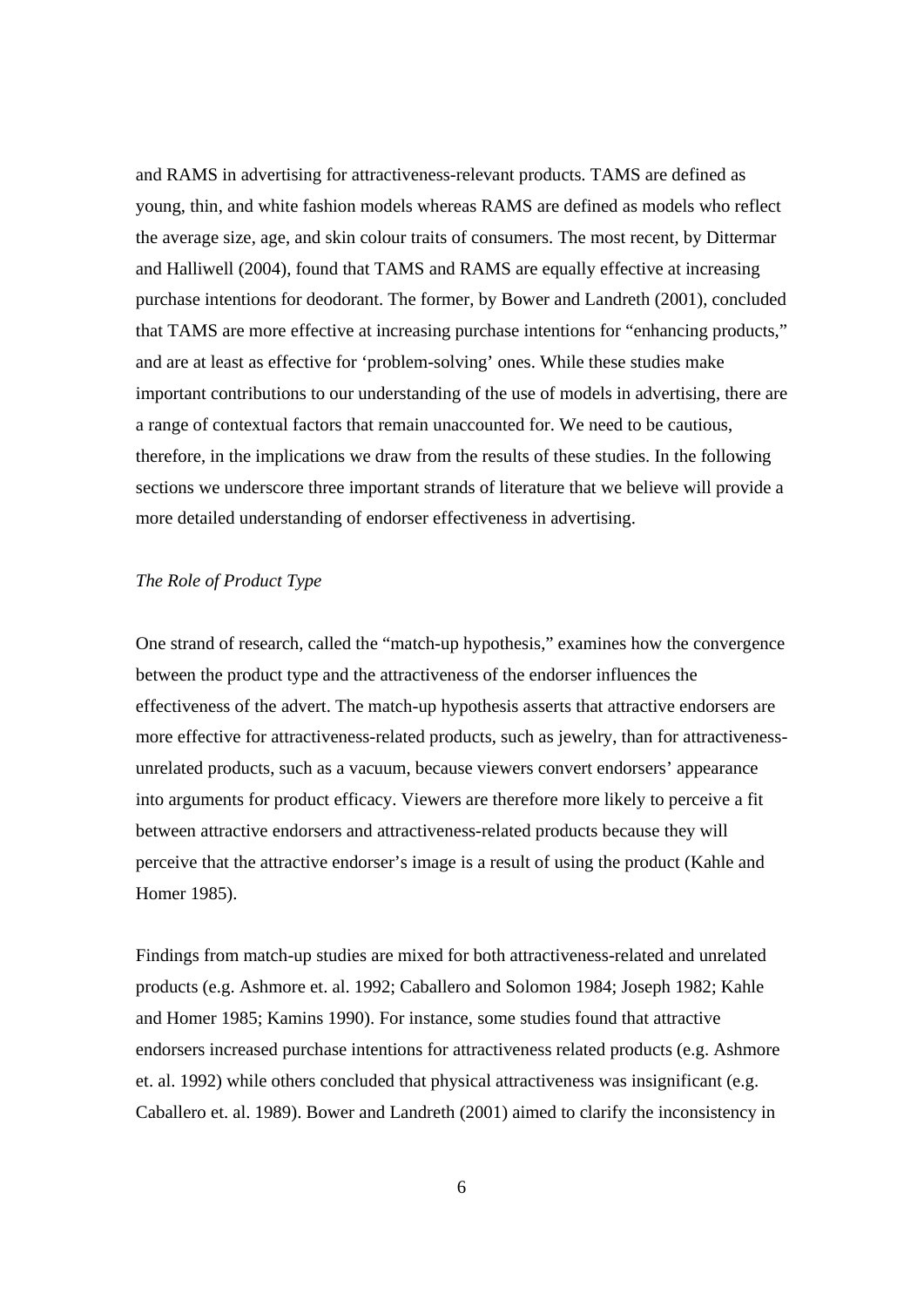match-up research on attractiveness-related products by classifying them into two groups: "problem-solving" and "enhancing" products. The former "serves to fix or hide beauty liabilities" whereas the latter "may enhance beauty through their application (Bower and Landreth 2001, 2)." As previously stated, TAMS were more effective at increasing purchase intentions for enhancing products and at least as effective for problem-solving ones.

While Bower and Landreth's (2001) results support the use of RAMS in beauty advertising, their research suffers from an important limitation. Their division of attractiveness-related products was not dependent on the function of product that motivated purchase, but on the benefits promoted in the advertising copy. Mascara, for example, is a problem-solving product when it is promoted to thicken thin eyelashes whereas it is an enhancing when it is promoted to embellish the user's eyes. In their study, however, the purchase motivation of respondents was not considered.

Match-up studies are also problematic because they tend to compare TAMS with unattractive models instead of realistically attractive ones (e.g. Kahle and Homer 1985; Kamins 1990). Bower and Landreth (2001) used realistically attractive models for comparison, but their definitions were vague; RAMS were simply classified as, "moderate weight, height, and facial beauty." (p. 2). Their lack of clarity poses difficulties for replication. Dittermar and Halliwell (2004) created RAMS by taking TAMS from fashion magazines and digitally stretching them to a dress size 14. In doing so, however, they compared real models with artificially constructed endorsers rather than authentic RAMS.

## *Disposition Toward Models*

A second strand of research explores consumer reactions to TAMS in advertising. Within this field, some studies apply attribution theory to explore how viewers interpret endorsers. Attribution theory asserts that people infer qualities about models, and the products they endorse, based on their appearance (Mowen and Brown 1981). Research

7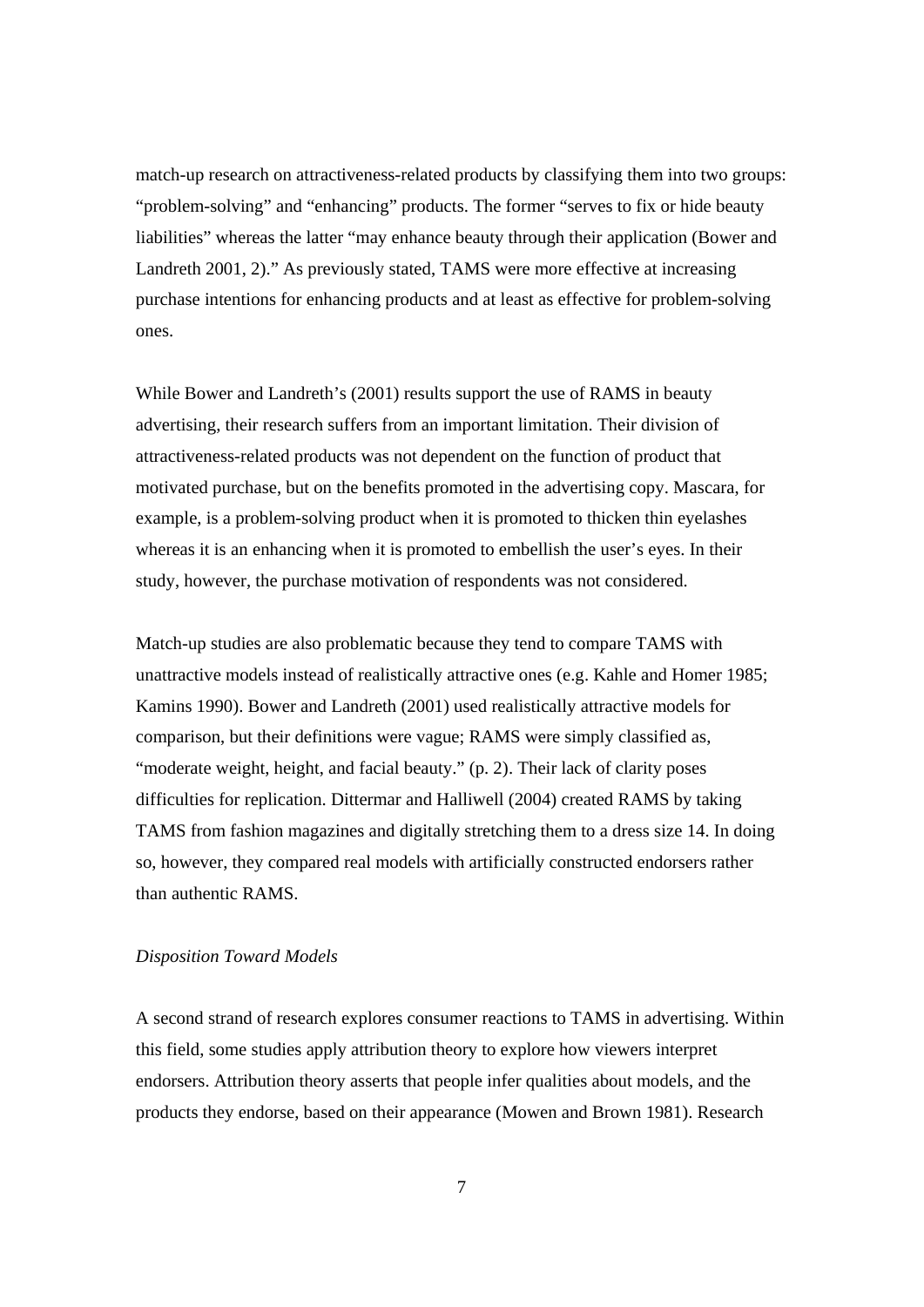has concluded that consumers attribute favorable characteristics to physically attractive models and negative qualities to those who are unattractive (Dion et al. 1972; Walster et al. 1966). Positive attributions lead to more favorable attitudes toward the advert, brand, and stronger purchase intentions (Petroshius and Crocker 1989; Joseph 1982).

Others have considered the nexus between physically attractive models and consumer aspirations. Wolf (1992) argues that consumers purchase beauty products to achieve the image and appearance projected by the model. Consumers seek to close seemingly insurmountable gaps between their current circumstances and those conveyed in the advertisement. The difficulty in attaining projected images is exacerbated further by the professional and technical support that is available to the models in the adverts. The regular woman does not have this support when she uses the advertised products and looks at herself in the mirror (Orbach 2005). Nonetheless, demand for the advertised product is maintained as consumers pursue these idealised images.

Within this tradition of research on model effectiveness, there are a number of studies that have explored the psychological impact of using TAMS in advertisements on consumer self-image (e.g. Park 2005; Richins 1991). This research has found that selfimage is reduced as consumers compare themselves with TAMS. Exposure to the beauty ideal increases viewer concerns about body shape (Thomsen 2002) and the level of selfobjectification (Harrison and Fredrickson 2004). Consumers are likely therefore to resent the images presented within advertisements and this could have unintended negative consequences for ad effectiveness. In other words, source derogation is likely to lead to a negative view of the advertised brand and decreased intentions to purchase (Bower 2001). The previous studies on TAM and RAM effectiveness, however, failed to consider sources of self-image other than size.

## *Viewer-Source Similarity*

A third strand of research has focused on the role of viewer-source similarity in advertising effectiveness. These studies found that viewers increase their positive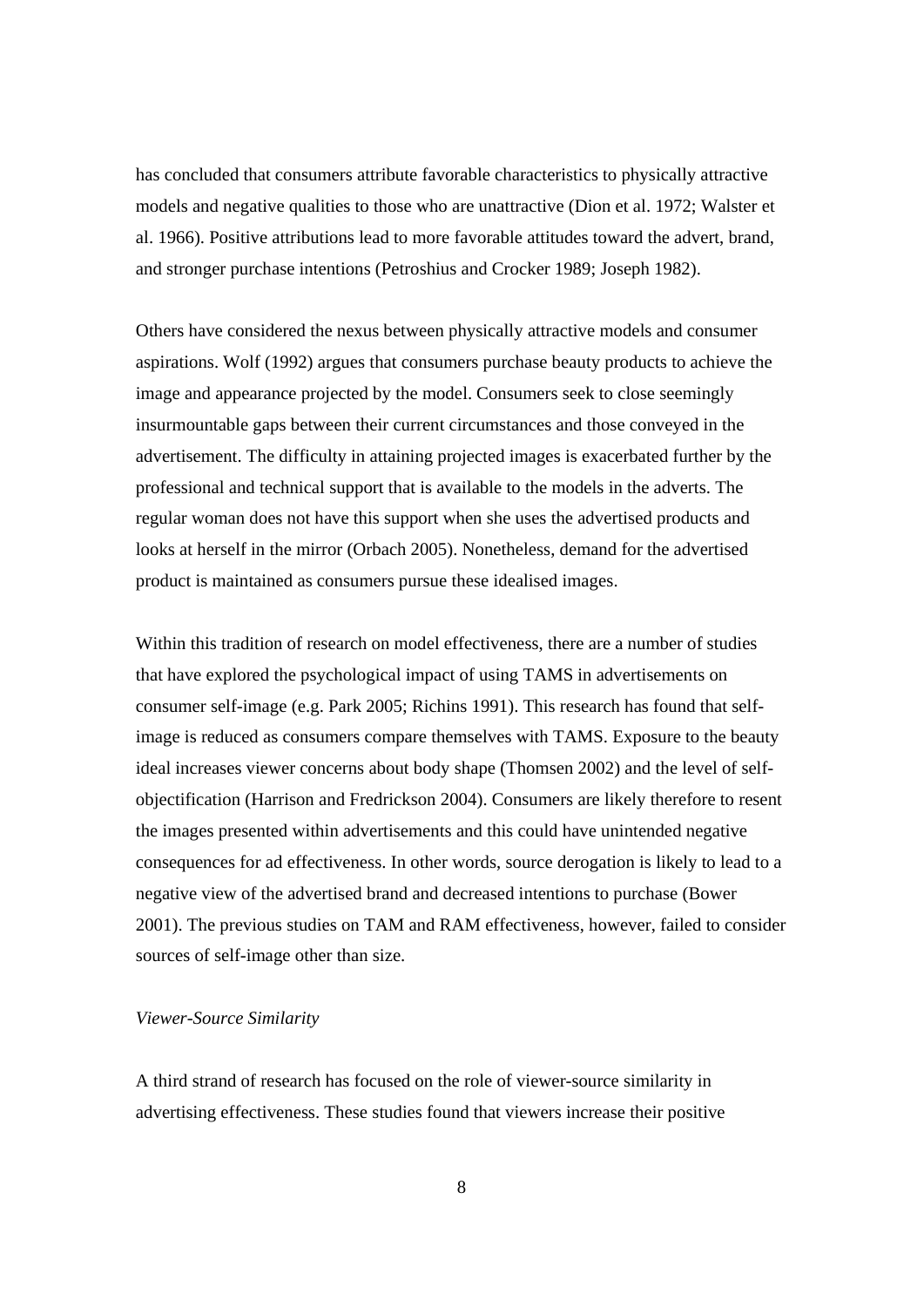responses to ads when they identify with models by perceiving shared traits (e.g. Aaker and Williams 1998; Belch and Belch; Brumbaugh and Grier 1999). Research also concluded that ads are more effective when the basis of similarity is salient (Brumbaugh and Grier 1999; Deshpande and Stayman 1994). According to social distinctiveness theory, traits are more salient when they are perceived to be deviant and/or different from the norm (e.g. Aaker et. al. 2000; Deshpande and Grier 2001). Past research on social distinctiveness has not explored the salience of beauty traits. Bower and Landreth (2001) and Dittermar and Halliwell (2004) also did not control for similarities between the sources and viewers, thereby ignoring the possible influence of salient traits. However, social distinctiveness theory suggests RAMS might be more salient than TAMS because their traits are outside of the beauty norm.

# *Research Questions and Preliminary Conceptual Model*

The above literature review revisits the commonly accepted notion that TAMS are more effective than RAMS in advertising. We have identified a number of issues—largely overlooked in research on endorser attractiveness—that might help to explain endorser effectiveness in advertising. A primary objective of this study is to resolve some of the inconsistencies within the literature by exploring the perceptions and attitudes of women upon viewing each endorser type in ads, and how their evaluations influence their feelings towards the brand. To meet this objective, we begin by framing our study using concepts identified in the literature (see figure 1). Our research was exploratory so our framework remained open to modification and revision as we collected, analysed and interpreted the data. Nonetheless, we began by focusing on the following research questions:

1. How do women evaluate TAMS and RAMS in ads? In particular, how do viewersource similarity, brand type and promotional message, and disposition to the models influence their evaluations? What other factors affect their evaluations?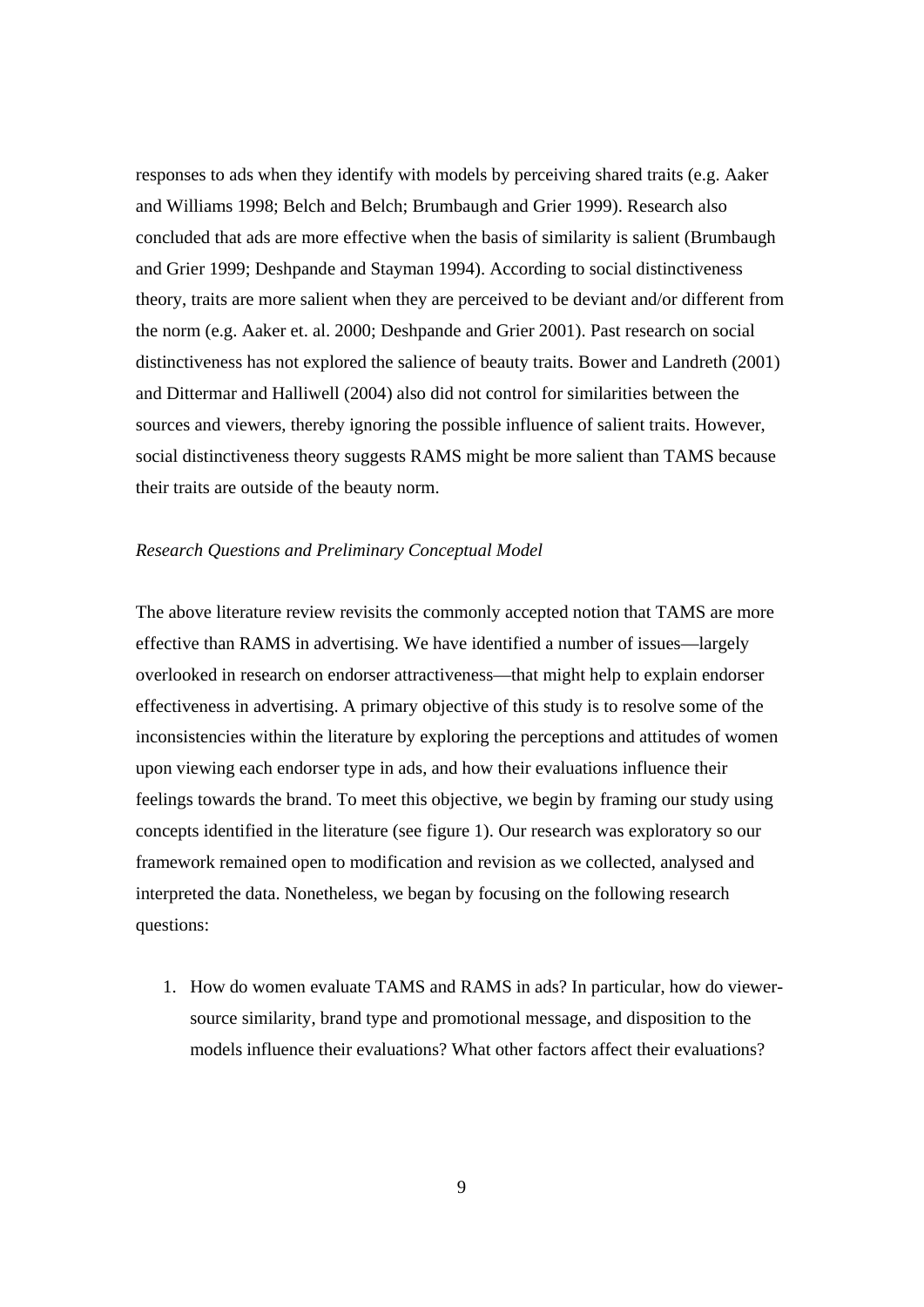2. How do women's evaluations of models influence their attitudes towards the advertised brand?

*Figure 1: Conceptual Framework* 

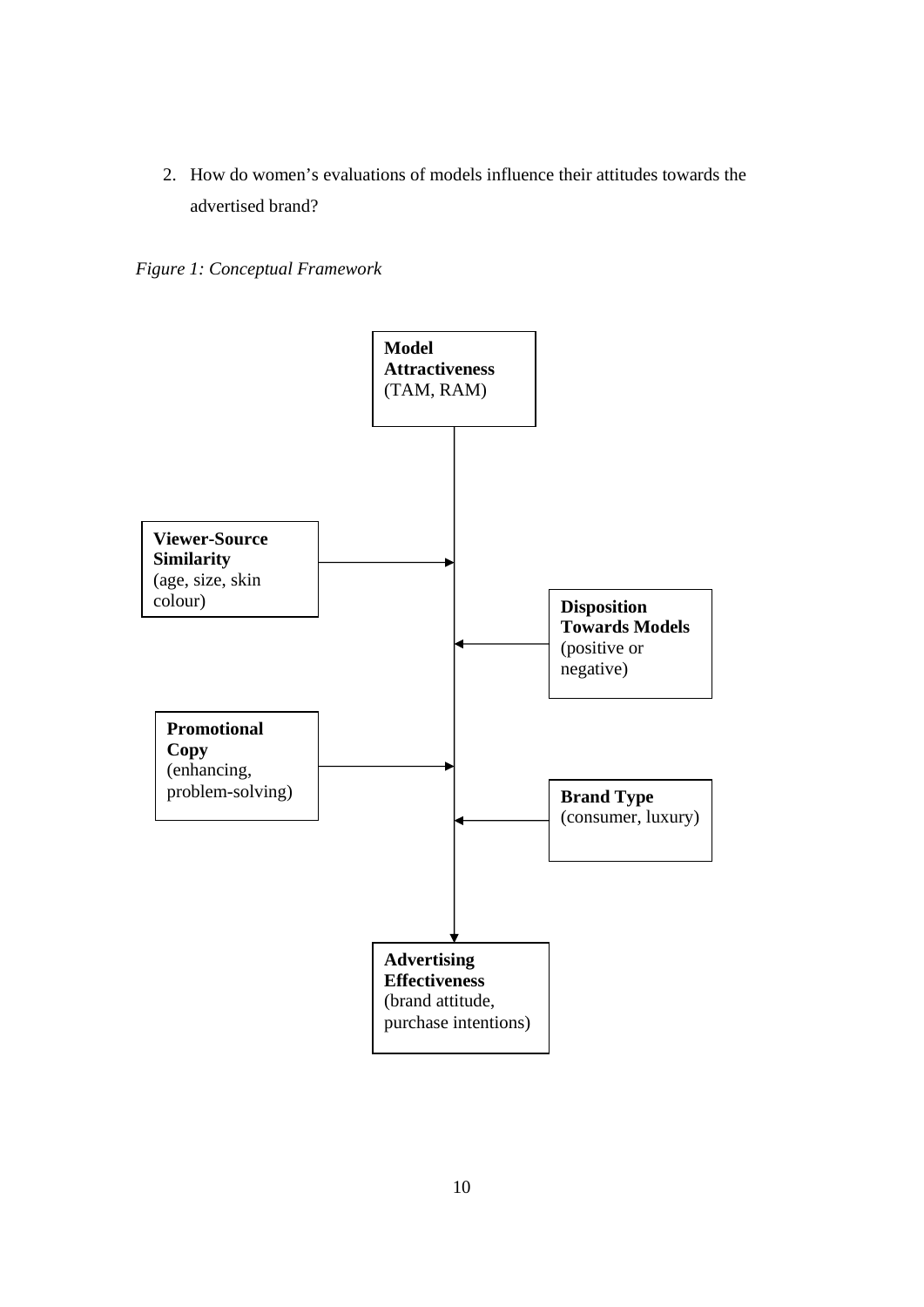## **METHODOLGY**

# *Research Design*

Much of the extant literature in endorser effectiveness in advertising has exclusively employed quantitative methods. While quantitative methods have a number of key advantages, they are not as well suited to discover new and unexpected insights from the data (Punch 2005). Given that so few studies on endorser attractiveness in advertising exist we felt that a qualitative research design was most appropriate to provide a broad understanding of relevant issues.

Our research involved a case study comparison of focus groups. Our qualitative approach allowed us to explore women's feelings by examining a topic from their perspective (Miles and Huberman 1994). Additionally, we were able to both confirm the importance of previously identified variables, as well as identify new variables due to the open-ended nature of focus group discussions. We selected focus groups because they provide access to the understandings that participants deem important since the moderator relinquishes a certain amount of control to group debate and dialogue (Punch 2005).

Researchers are advised to reveal their beliefs when reporting qualitative investigations (Guba and Lincoln 1994). We took a feminist empirical orientation that followed four principles: the research sought to remove power imbalances between researchers and participants; we acknowledged that researchers shape the research; we aimed to eradicate inequalities; and we valued the experiences of women (Harding 1987). A feminist orientation is suited to our study because we explored the intimate feelings of women, and therefore aimed to create an environment in which they felt comfortable to express themselves (Van Zoonen 2004).

## *Sampling Procedures*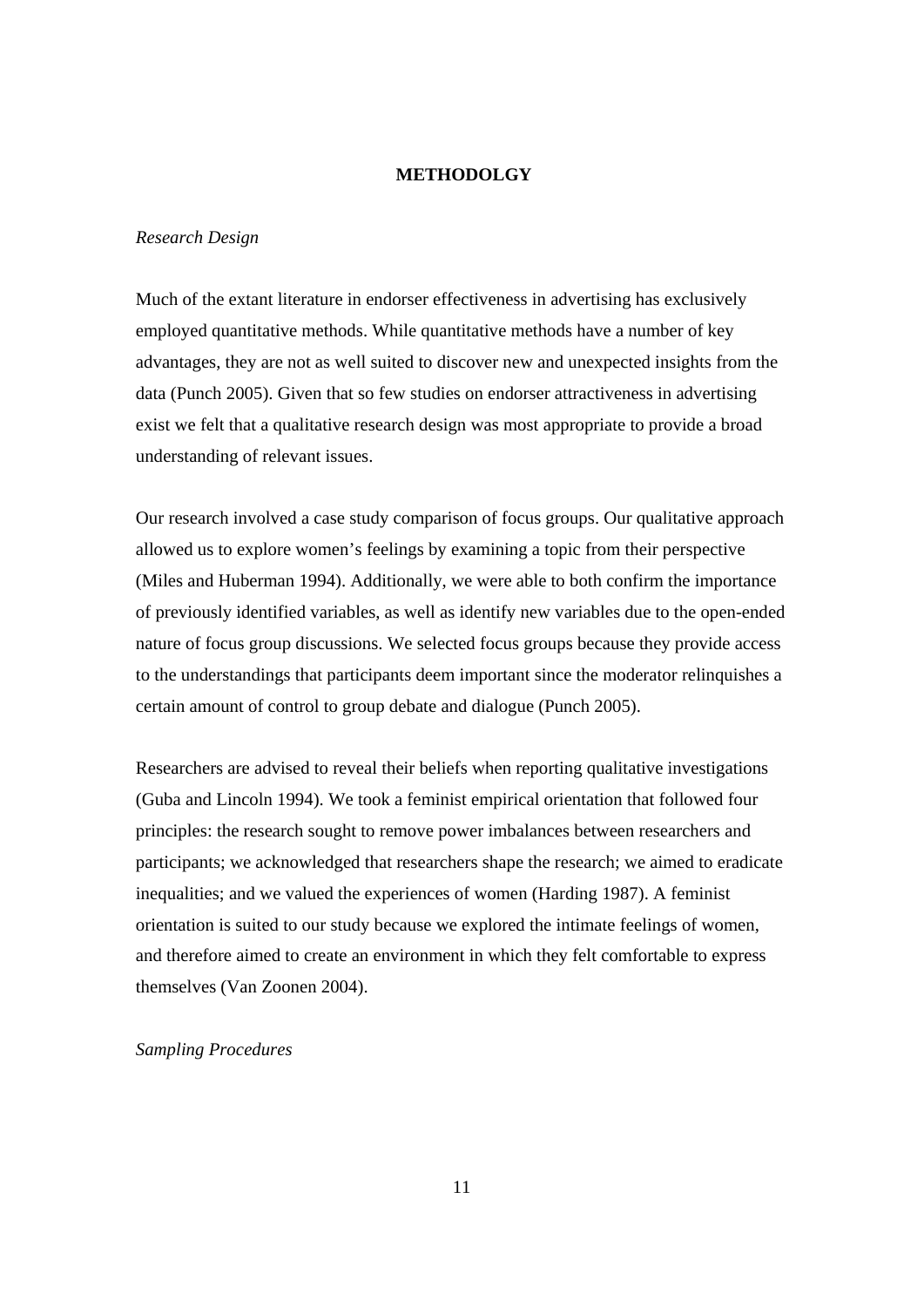Most qualitative research uses purposive sampling (Miles and Huberman 1994). Our purposive sample aimed to attract women of diverse ages, sizes, skin colours, and incomes to increase the variance in evaluations of endorsers. Following a self-selected snowball method (Bryman 2004), we placed posters in student and community centres, social and fitness clubs, and grocery stores in downtown and suburban areas of London, UK, Boston, USA, and Toronto, Canada to attract a stratified sample. The posters asked women to partake in focus groups on "advertising," stated that they would be given a £20 amazon.com voucher, and asked interested parties to contact us via email or telephone.

We acknowledge the problem of external validity associated with our sample. It was limited to women who wanted to participate, and either personally saw one of the posters or was informed by someone who had seen them. As such, the ability to generalize from our findings is limited because probability techniques were not used to select a random sample. Despite this limitation, our multiple cases of diverse women minimize idiosyncrasies in the findings and improve representativeness. Moreover, we checked that each group represented a stratified sample to minimize self-selection bias (Miles and Huberman 1994). Our findings are therefore applicable to related social conditions (Firestone 1993) and have extended relevance for broader cultural meanings (Spriggle 1994).

Following Bloor et al. (2000), we conducted four groups that were composed of five women in each of the three countries segmented by the age categories of 14-19, 20-34, 35-49, and 50-65. Each group lasted 90 minutes and took place in a meeting room on a university campus. We segmented the groups by age because it is a common segmentation characteristic in marketing research (Hair et al. 2005). Participants ranged from 14 to 65 years of age and reflected a stratified sampling of age, size, skin colour, and class variables. Figure 2 lists the socio-demographic information of participants.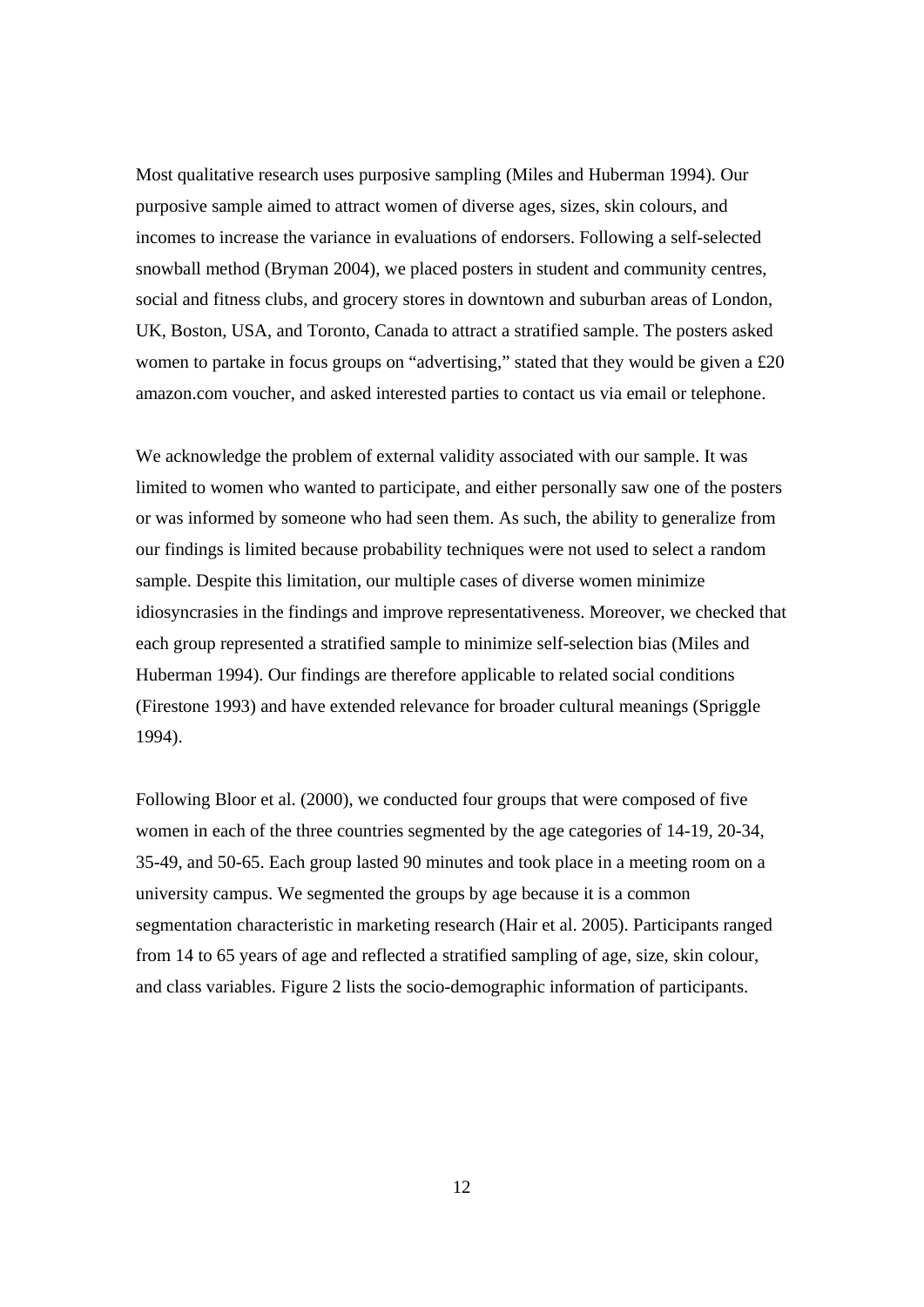|                                | 14-19                                                                   | 20-34                                                                                  | 35-49                                                                    | 50-65                                                                      |
|--------------------------------|-------------------------------------------------------------------------|----------------------------------------------------------------------------------------|--------------------------------------------------------------------------|----------------------------------------------------------------------------|
| <b>Skin Colour</b>             | Black: 6<br>White: 9                                                    | Black: 6<br>White: 9                                                                   | Black: 5<br>White: 10                                                    | Black: 6<br>White: 9                                                       |
| <b>Dress Size</b><br>(US)      | $0-6:3$<br>$7-11:5$<br>$12-16:6$<br>17 and above: 1                     | $0-6:3$<br>$7-11:3$<br>$12-16:8$<br>17 and above: 1                                    | $0-6:2$<br>$7-11:3$<br>$12-16:8$<br>17 and above: 2                      | $0-6:2$<br>$7-11:3$<br>$12-16:8$<br>17 and above: 2                        |
| Income<br>(US in<br>thousands) | \$25 and under: $14$<br>$$25 - $50:1$<br>$$51-$99:$<br>\$100 and above: | \$25 and under: $2 \overline{ }$<br>$$25 - $50:5$<br>$$51-$99:7$<br>\$100 and above: 1 | \$25 and under: 1<br>$$25 - $50:4$<br>$$51-$99:8$<br>$$100$ and above: 2 | \$25 and under: $0$<br>$$25 - $50:5$<br>$$51-$99:7$<br>$$100$ and above: 3 |

*Figure 2: Participant Socio-Economic Information* 

## *Mock Advertisements*

An important element of our research design was to expose focus group participants to mock advertisements to stimulate discussion. To create the mock adverts we first determined criteria to differentiate TAMS and RAMS. Following the two past studies on TAM and RAM effectiveness, we used size as the differentiating criterion. The Association of Model Agents (AMA) states that fashion models are a US dress size 0, and so TAMS in our study were defined as US dress size 0. We defined RAMS as a US dress size 14 because it is the size of the average US women (Wykes and Gunter 2005).

Following Bloor et. al. (2000), we enlisted an expert panel to create authentic mock adverts. We recruited five agents, each from a different agency. We instructed them to incorporate the variables identified in the literature into the ads. They selected model images from a search for "fashion models" on the largest stock photography resource, www.stockphoto.com. Additionally, we instructed them to select TAMS and RAMS in black and white skin colours because the past literature identified skin colour as a salient characteristic. These two skin colours were selected because they are the most represented across the sampled countries (Wykes and Gunter 2005).

Moreover, the AMA states that fashion models are between 16 to 24 years old (Wykes and Gunter 2005). While previous research on models did not include age, research suggests that age is an important beauty feature to women (D'Agostino et. al. 2004).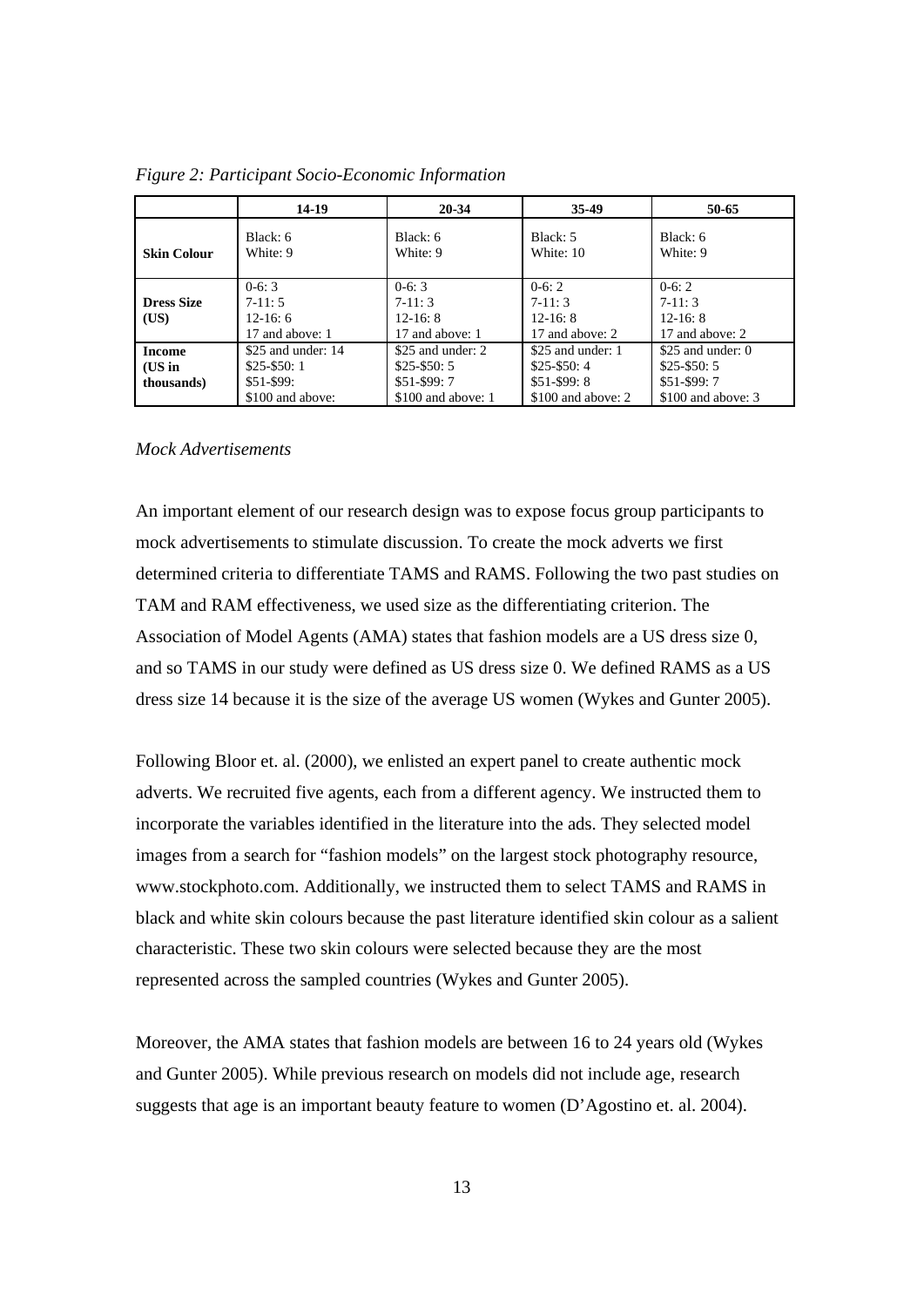Accordingly, age was included in this study through the use of RAMS reflecting the Baby Boom generation, who are between 40 and 55 years old. The expert panel selected models with bodily positions and facial expressions that confirmed to the conventions of endorsers in ads for attractiveness-related products; all of the models were standing, staring directly at viewers, and had smiles or closed lips.

The panel designed adverts to reflect the variables of product type and purpose, selecting appropriate text, logos, and graphics to depict them. In total, they created two series of twelve individual adverts. One series featured ads depicting the product as either a consumer or luxury good and the other promoting it as enhancing or problem-solving. The separation of adverts was intended to reduce respondent fatigue. Each series featured pictures of TAMS and RAMS in the two age and skin colour combinations. Figure 3 lists the variable combinations applied in the mock adverts. Mascara was featured in the ads, selected randomly from a list of the items used by Bower (2001).

| <b>Model</b> | <b>Size</b> | Age   | <b>Skin Colour</b> | <b>Message</b> |
|--------------|-------------|-------|--------------------|----------------|
| RAM          | Average     | Young | White              | Enhance        |
| RAM          | Average     | Young | Non-White          | Correct        |
| RAM          | Average     | Older | White              | Enhance        |
| RAM          | Average     | Older | Non-White          | Correct        |
| RAM          | Average     | Young | Non-White          | Enhance        |
| RAM          | Average     | Young | White              | Correct        |
| RAM          | Average     | Older | Non-White          | Enhance        |
| RAM          | Average     | Older | White              | Correct        |
| <b>TAM</b>   | Thin        | Young | White              | Enhance        |
| <b>TAM</b>   | Thin        | Young | Non-White          | Correct        |
| <b>TAM</b>   | Thin        | Young | White              | Correct        |
| <b>TAM</b>   | Thin        | Young | Non-White          | Enhance        |

*Figure 3: Variable Combinations* 

**Series A**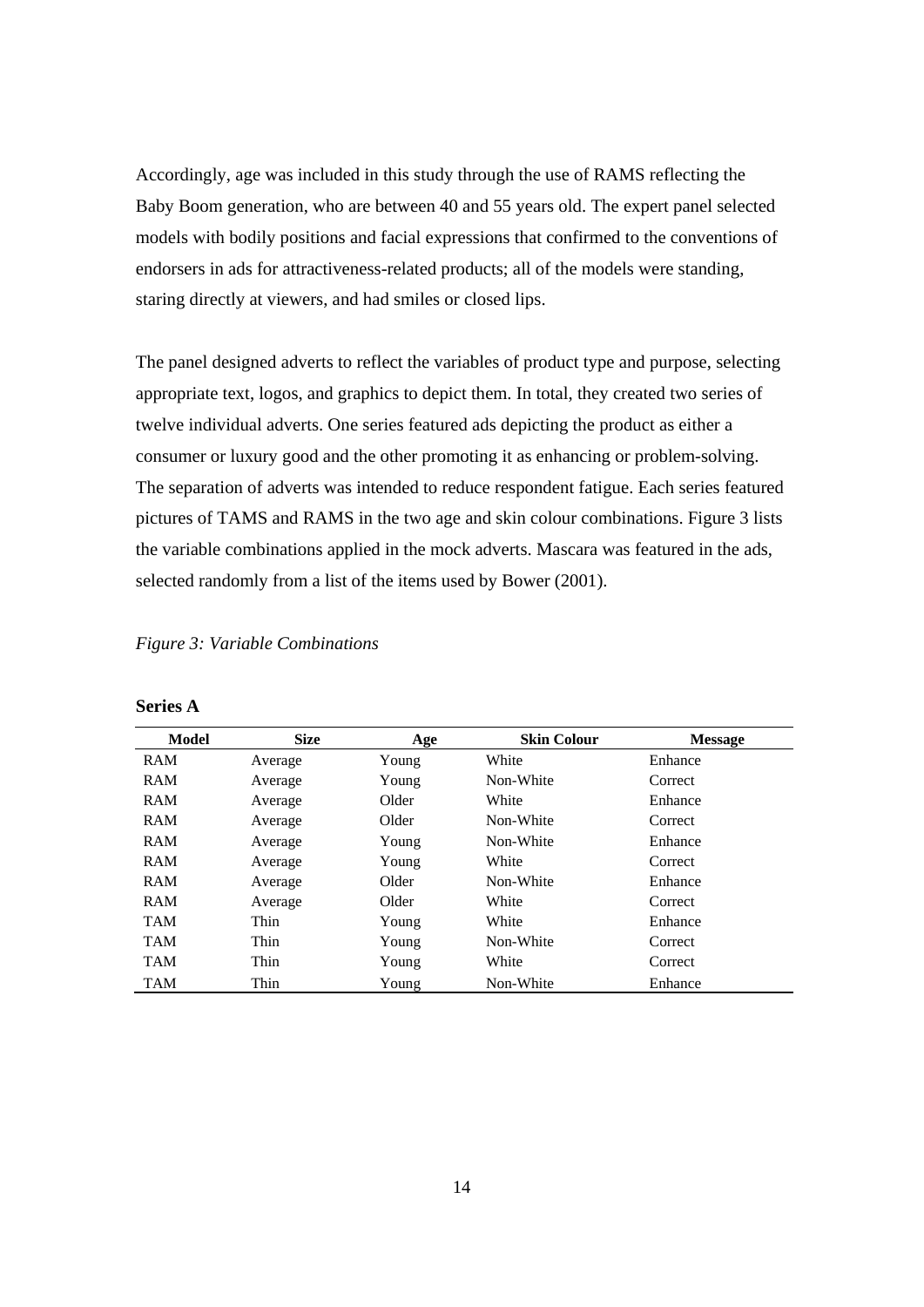| Model      | <b>Size</b> | Age   | <b>Skin Colour</b> | <b>Type</b> |
|------------|-------------|-------|--------------------|-------------|
| <b>RAM</b> | Average     | Young | White              | Luxury      |
| <b>RAM</b> | Average     | Young | Non-White          | Consumer    |
| <b>RAM</b> | Average     | Older | White              | Consumer    |
| <b>RAM</b> | Average     | Older | Non-White          | Luxury      |
| <b>RAM</b> | Average     | Young | White              | Consumer    |
| <b>RAM</b> | Average     | Young | Non-White          | Luxury      |
| <b>RAM</b> | Average     | Older | White              | Luxury      |
| <b>RAM</b> | Average     | Older | Non-White          | Consumer    |
| <b>TAM</b> | Thin        | Young | White              | Luxury      |
| <b>TAM</b> | Thin        | Young | Non-White          | Consumer    |
| <b>TAM</b> | Thin        | Young | White              | Consumer    |
| <b>TAM</b> | Thin        | Young | Non-White          | Luxury      |

## **Series B**

# *Data Collection and Analysis*

The lead author moderated all focus groups following a semi-structured format. Participants completed a socio-demographic information form upon arrival. During the first round of questioning, I showed the participants each advert and asked them to discuss how they felt about it (the adverts were shuffled before each discussion to ensure random order). This unstructured method allowed new insights to be revealed because participants were not influenced by the questions or variables under investigation (Bloor et. al. 2000). The second round consisted of semi-structured questions that specifically explored the concepts from the literature and the second research question. I showed the participants each ad (they were shuffled again) and asked them: how did the model make them feel; did they identify with the model and how; what did they think about the copy; and what did they think about brand type. After each of question, I asked how they felt towards the brand.

While moderating the groups, I was conscious of how my social identity structured the group in order to reduce my influence and create space in which women's voices could be heard. I began groups by saying that I was in a position of learning. I acknowledged my male social identity, and explained that I did not want participants to feel inhibited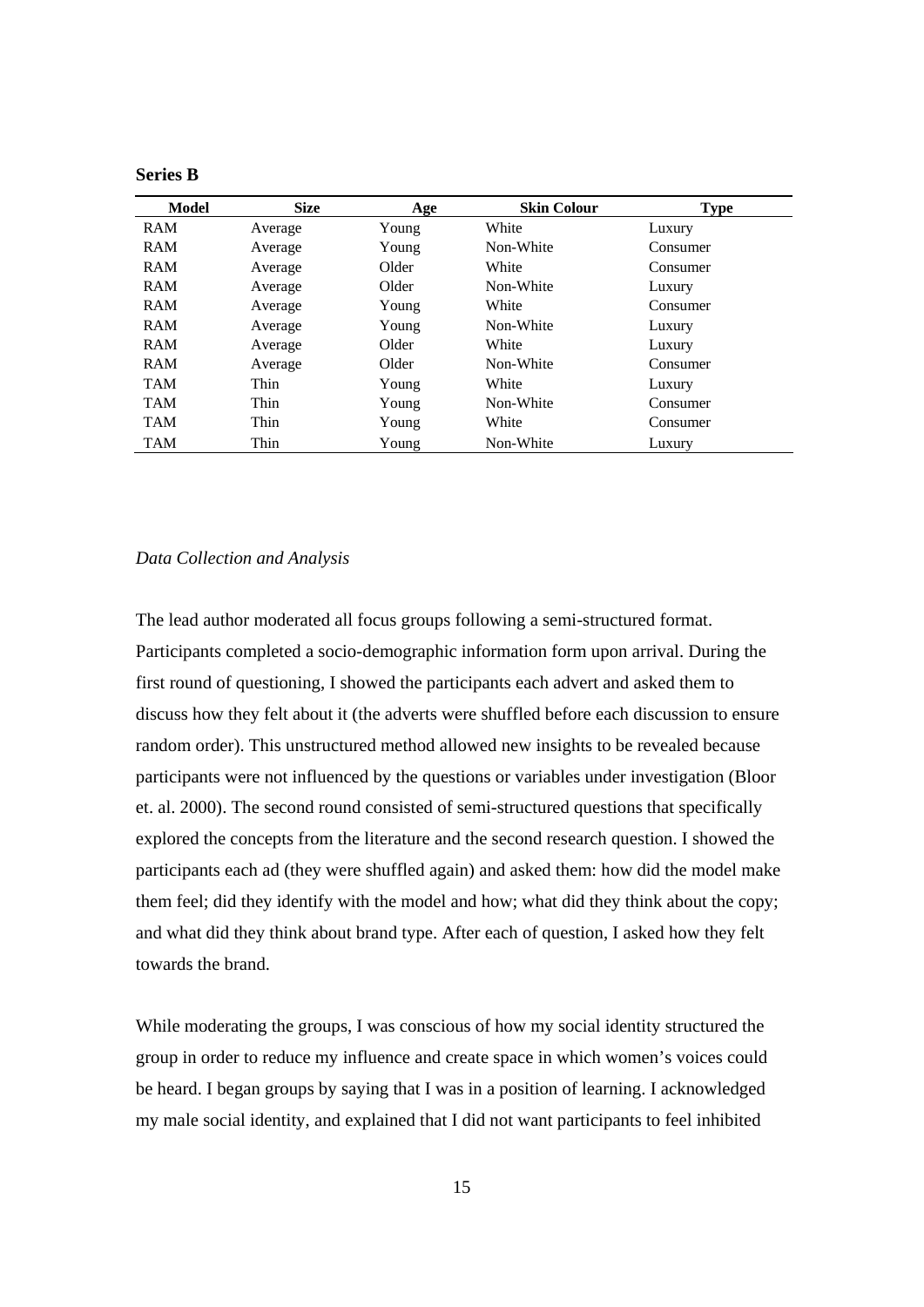from speaking about certain feelings because of it. I also used participants' language, rather then the language discovered in the literature. I encouraged participants to question each other instead of relying on me. Being conscious of my social position was also a check on my data by limiting researcher effects (Miles and Huberman 1994).

Each group was audio-recorded and transcribed to 927 single-spaced pages. Notes were also taken during each group. We analyzed the data following the techniques of data reduction, data display, and drawing and verifying conclusions (Miles and Huberman 1994). These three activities occurred concurrently throughout the analysis. We predetermined some initial codes from the literature and discovered others during analysis (Punch 2005). Our pre-specified coding framework included product type (consumer or luxury), copy (enhancing or problem solving), and viewer-source similarity (size, age, and skin colour).

Once we transcribed our data, we began to code it. We individually placed descriptive labels on data to summarize and index it. This initial coding developed 22 general categories. Together we then reviewed all the descriptions, pulling them together in smaller and meaningful themes by noting patterns, clustering themes, making contrasts and comparisons, and refining dimensions. We also created memos as we coded and categorized the data about our thoughts regarding it, such as the links between categories. Throughout the coding and memoing processes, we visually organized, compressed and assembled the information and refined these diagrams as we reduced the codes and developed links. Additionally, reading the memos helped link the categories and, in turn, draw conclusions. It is important to note that we developed conclusions from the beginning of analysis and refined them as we progressed.

We performed checks suggested by Miles and Huberman (1994) to improve the validity of our analysis. We checked the meaning of outliers, followed up on surprises, and looked for negative evidence during the process of reducing our data. We also reduced researcher effects by having a graduate student trained in the qualitative research review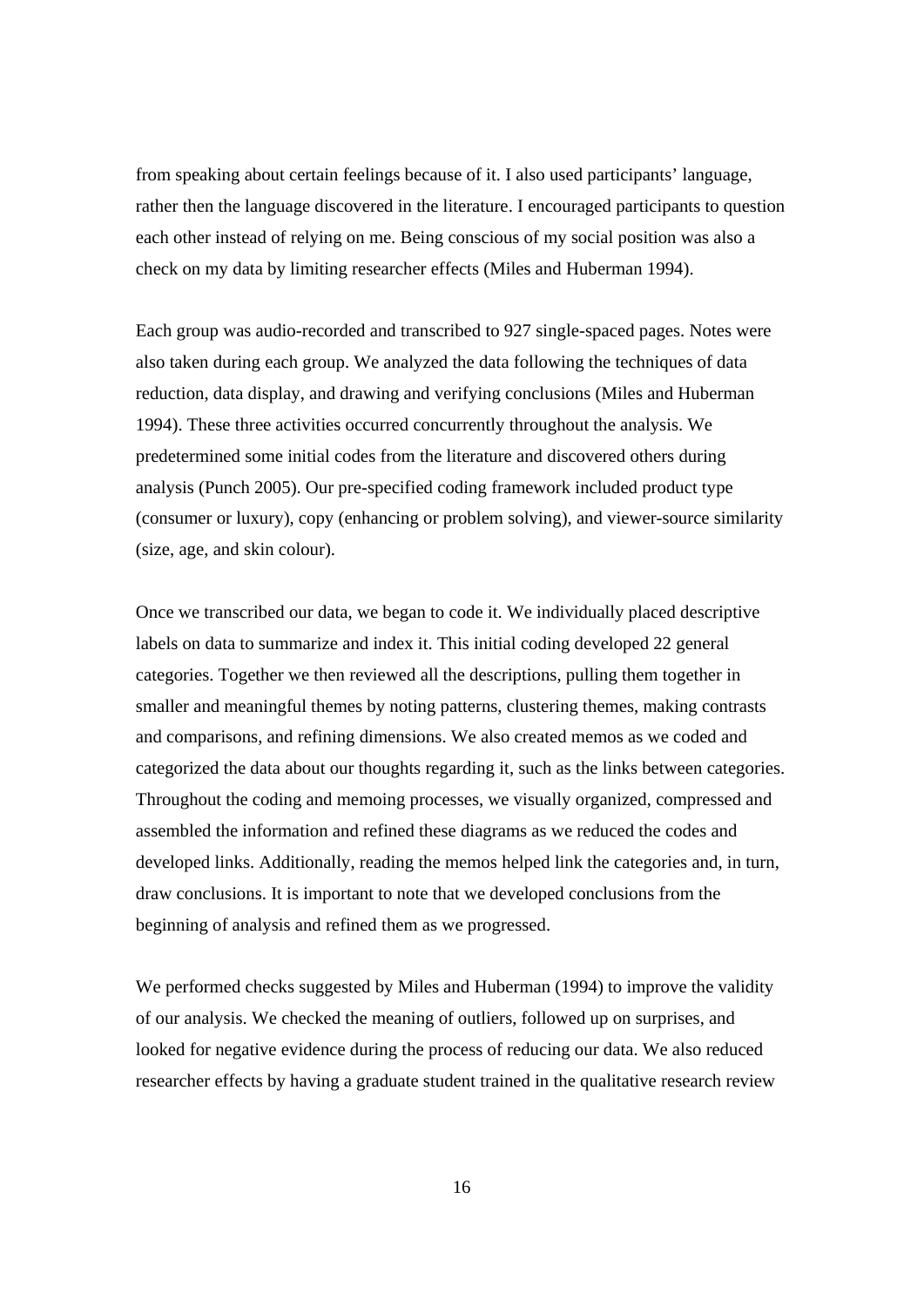the notes. We checked the accuracy of our interpretations by randomly selecting one participant from each focus group to read and respond to our written findings.

# **FINDINGS**

Overall, participants evaluated RAMS more positively than TAMS in ads for attractiveness-relevant products, and also had more favourable brand attitudes when RAMS rather than TAMS were pictured. Our analysis uncovered that women evaluate the effectiveness of endorsers, and translate these feelings to advertised brands, according to five themes. First, women found models more effective when they shared traits with them. Second, they did not perceive the product type to influence endorser effectiveness. Third, women found that promotional copy influenced the effectiveness of models. Fourth, negative disposition towards models were stronger, the greater the gap between the model's and the respondent's physical characteristics. Somewhat unexpected was the strength of the influence that social norms and attitudes had in shaping individual respondents' affective disposition towards TAMS. The fifth theme was undetected in previous research. We found that women perceived the bodily positions and facial expressions of models to influence their effectiveness. Key differences in the findings existed between participants of different age cohorts. In the following section, we describe our overall findings and then detail each theme. We reference quotations from participants by stating in parentheses their age, skin colour, and dress size cohorts respectively.

# *Model Type and Brand Attitude*

A general finding of our research is that respondents evaluated TAMS less favourably than RAMS, lending support to the research that suggests TAMS challenge the selfimage of women (e.g., Harrison and Fredrickson 2004; Park 2005; Richins 1991; Thomsen 2002). They explained that the body shapes of TAMS appeared to be unhealthy, using the terms "too thin, "scary thin," "sickly," and "frail" to describe their size. Even the participants in the smallest size cohort remarked that they did not identify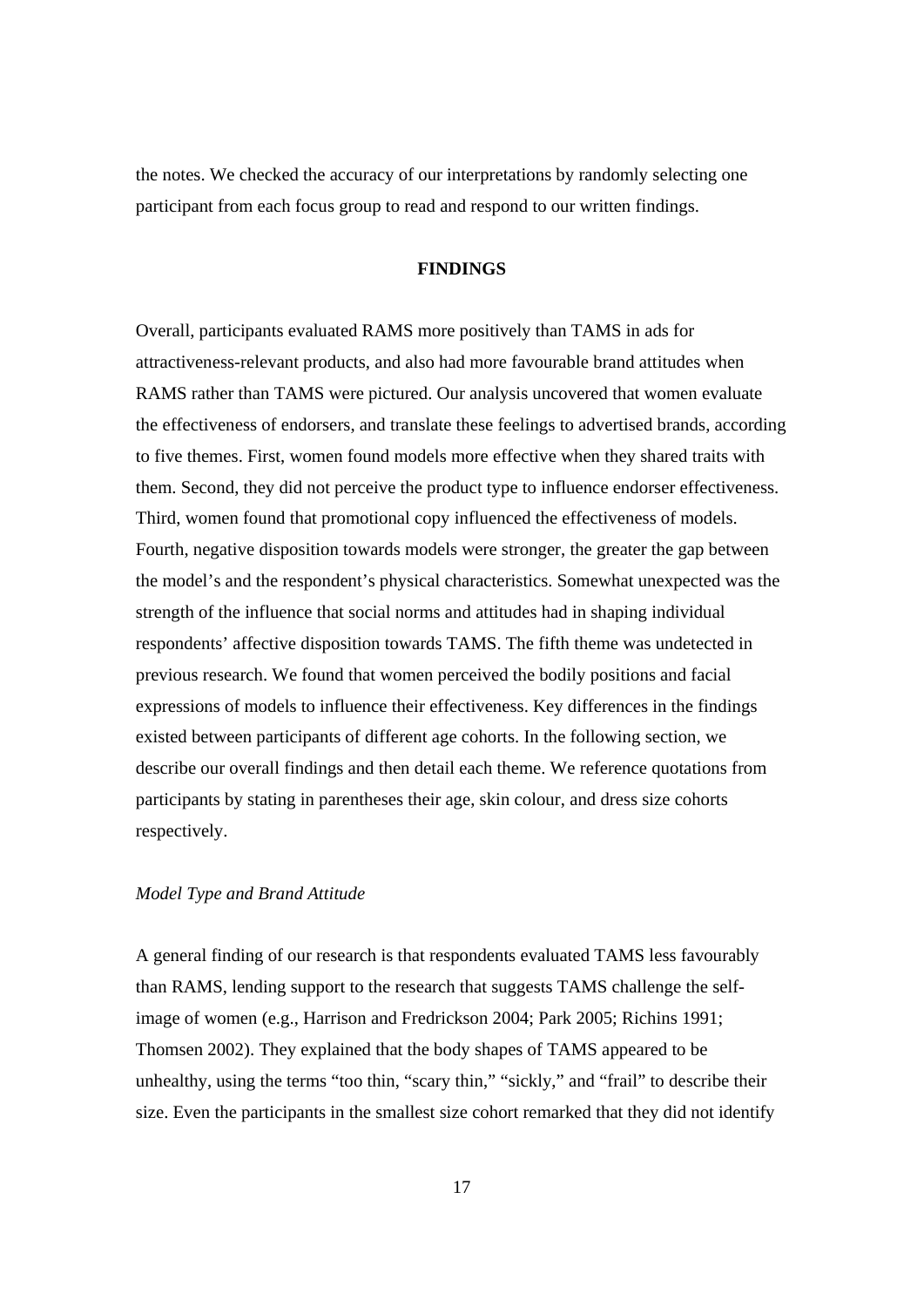with TAMS because their bodies were smaller than their own. Instead, they expressed a desire to see models of a petite but healthy size. A participant (35-49, white, 0-6), who saw an older, white, TAM, remarked:

I realize that I'm a petite, older, white woman like her but I'm healthy and toned where she's frail, almost scary thin. I'd relate to her if she also had a lean but healthy body like me.

Many participants had negative attitudes towards brands the used TAMS. They contended that these brands glamourized unhealthily thin models and were responsible for making women feel that they needed to starve themselves to be attractive. A participant (14-19, white, 0-6), who saw a young, white TAM, said: "Brands like this are making us feel like we always need to be thinner." Others suggested that these brands were "bland" and "boring" because their models were found in every fashion ad. In contrast, the majority of respondents evaluated RAMS favourably. They explained that these endorsers were "normal," "real," and "healthy" women with whom they identified. A participant (35-49, white, 12-16), who saw an older, white RAM, remarked: "This is a model that I like because she is real. She's the type of woman we all are and always want to be." Moreover, participants explained that RAMS were empowering because they demonstrated that all were and could be attractive. A participant (20-34, black, 7-11), who saw a young, black, RAM, explained: "This woman makes me feel proud of being a real woman because she looks beautiful just being her natural shape."

Participants felt positive brand attitudes towards brands that featured RAMS. Some participants perceived these brands as "honest" and "trustworthy" because they pictured authentic images of women. A participant (35-49, white, 12-16) explained when she saw a young, white RAM: "They're trustworthy because they're showing a real woman that we look like rather than some perfected models who we'll never be." Others suggested that these brands inspired "love" because they celebrated women being confident in their natural bodies rather than trying to conform to an ideal.

*Viewer-Source Similarity*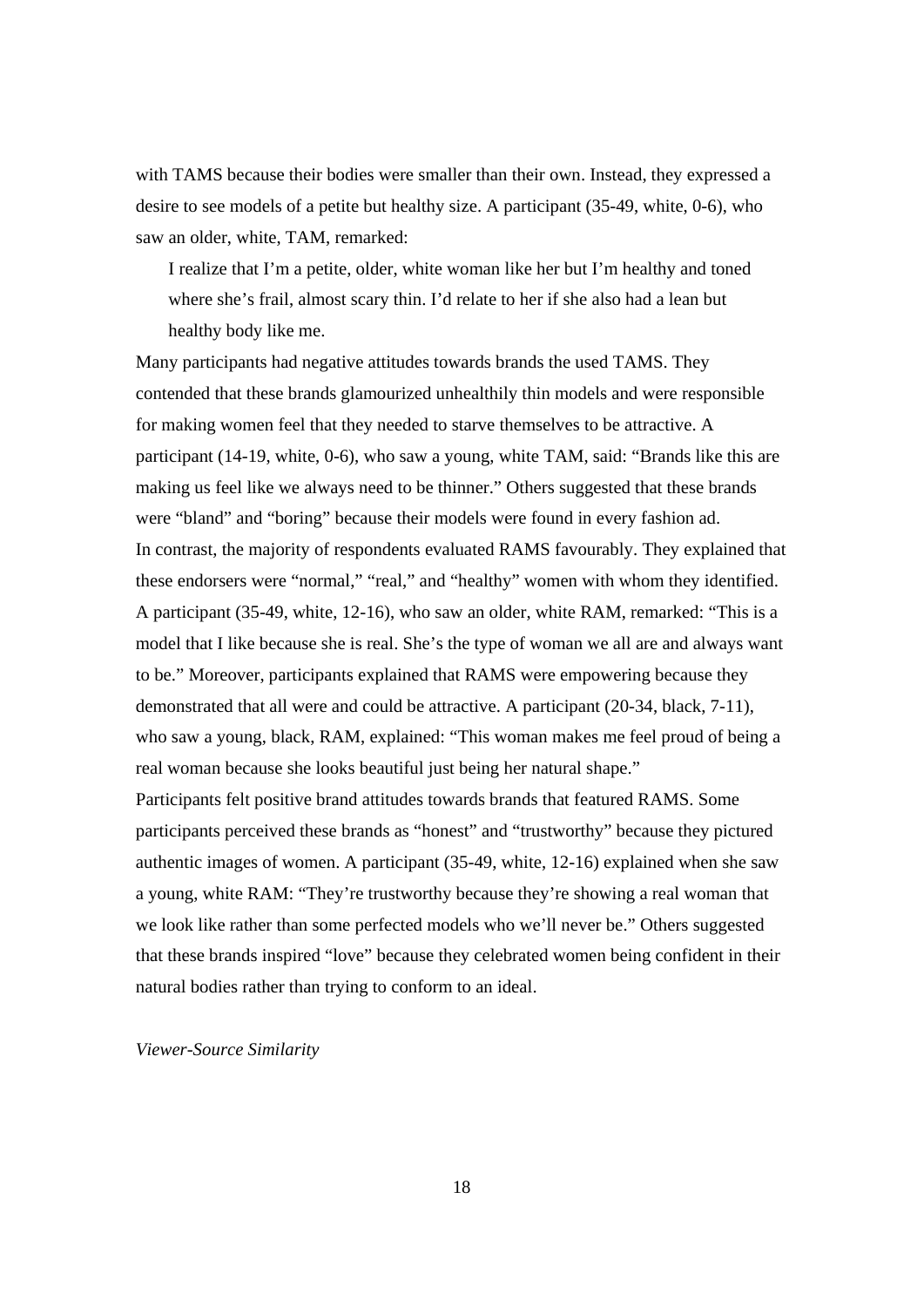As expected from the literature, viewer-source similarity tended to moderate the strength of the relationship between model type and attitude toward the ad. In other words, most women who expressed positive evaluations of RAMS (or less negative evaluations of TAMS) had stronger positive attitudes toward the brand when they shared similar ages, sizes, and skin colours with the model. By sharing these traits, they could picture how the merchandise would look on them. A participant (20-35, white, 12-16), who saw a young, white RAM, explained: "I can see myself looking just like her in that dress because we're about the same age, both white, and I think even the same dress size … everything about her looks like me."

In contrast, evaluations of RAMS had a less positive relationship with brand attitudes when participants did not share similar traits. Older and black participants particularly commented that they only "somewhat" identified with RAMS of common sizes, but of a different ages and skin tones respectively. Older women explained that age is a salient trait to share with models in fashion ads because one's age influences their style. A participant (50-65, white, 12-16), who saw a young, white NAM, said:

She is a similar size and that's important, but I'd never wear that dress. It looks great on a young woman like her but I'm past my expiry date for something like that.

Older participants also explained that age was salient for ads showing cosmetic products because skin texture changes with age. Similarly, black participants remarked that black endorsers are more effective to demonstrate how cosmetics look on them because certain cosmetic colours are better suited for darker skin.

Some participants explained that brands using models with shared traits showed that they made products suited for women like them. A participant (50-65, black, 7-11) remarked upon seeing an older, black RAM: "If they're going to show me a model like me, then they're showing they make products for me." Other participants felt that these brands demonstrated a genuine effort to earn their business. A participant (20-34, white, 12-16), who saw a young, white RAM, said: "I like this brand because they're reaching out to me in that model by representing how I really look at my size and age."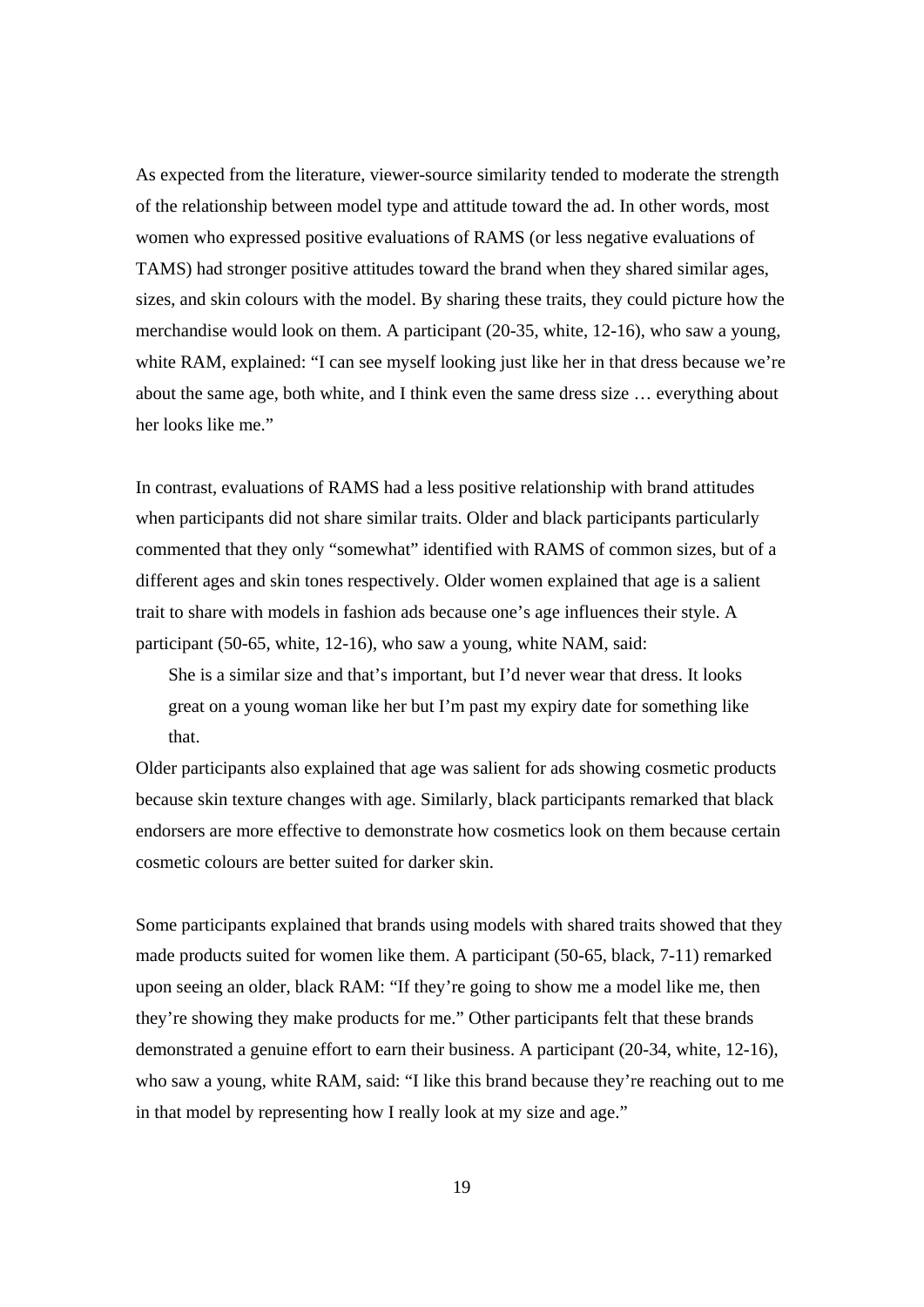In contrast, participants expressed less positive brand attitudes when they did not share all traits with RAMS because they felt that the brand was not specifically targeting them. They explained that they did not feel an immediate "connection" to the brand from the advert, but they would still consider its products when shopping. A participant (35-40, white, 12-16), who saw a young, white RAM, explained: "I'd check it out when shopping because she real, but I don't have a strong feel from this ad since it seems a bit young for me."

Additional evidence of the moderating role of viewer-source similarity is revealed by the fact that some participants expressed *less negative* evaluations of TAMS when the identified with specific traits. They explained that while these models were extremely thin, they "partly" or "sort of" identified with their sizes, ages, and skin colours. In particular, most older and black women, for the reasons previously detailed, expressed less negative feelings towards older and black TAMS respectively and the products that they endorsed. When a participant (20-35, black, 0-6) saw a young, black TAM, she explained: "She looks scary thin but I sort of still see myself in this girl because she's black with an Afro like me."

Furthermore, a few younger women expressed positive evaluations of TAMS because they were in the process of loosing weight and hoped to eventually have a similar body. When viewing a young, white TAM, a participant (14-19, white, 17 and above): "I don't have as good a body right now, but I'll look like her soon cause I'm dieting and running right now."

# *Brand Type*

Participants did not initially distinguish between consumer and luxury brand types until specifically asked about them. Even upon being directly asked about the difference, they did not perceive brand type to play a role in the effectiveness of a particular endorser. Respondents across all demographics evaluated RAMS as more effective than TAMS for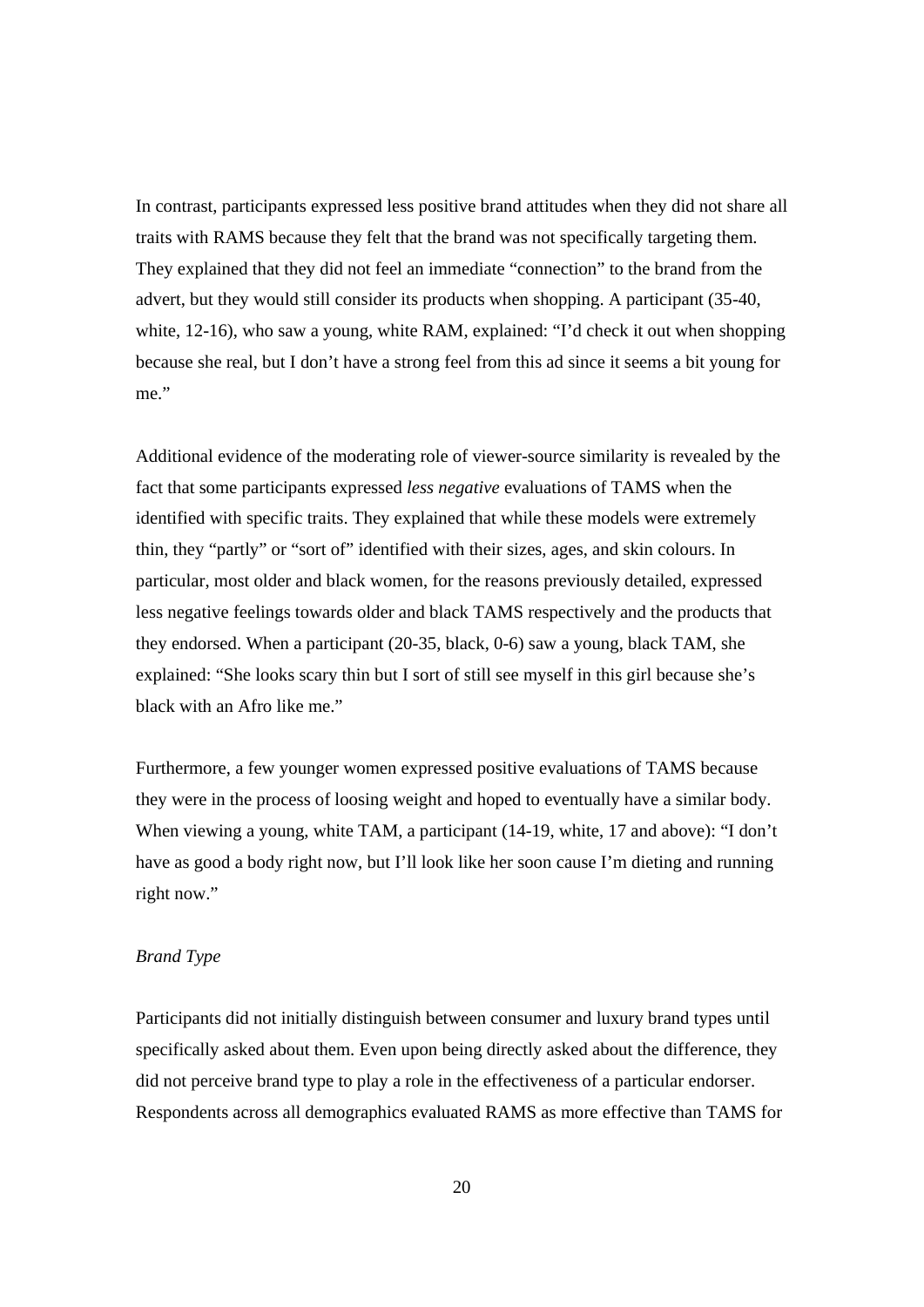both consumer and luxury brands because they demonstrated that the style was achievable to them. A participant (35-49, black, 12-16), who saw an older, black, RAM in an consumer ad explained: "It's doesn't matter whether it's high fashion or not, I want to see a real sized woman like this looking great if I'm going to see myself in what they're selling." Another participant (14-19, white), who saw a young, white, TAM, in a luxury ad stated that RAMS should be featured in ads irrespective of the price-point because women want to accurately imagine themselves in the merchandise: "No matter how much I'm spending, fashion is fashion, and I want to picture how it might look on me before even consider purchasing it."

Some women interpreted consumer brands that used RAMS as showing "respect" and "value" by featuring them in their ads. A participant (20-35, black, 7-11), who saw a young, black RAM in a consumer ad explained: "This is a brand I like because even though they know I don't have tons of cash to spend, they're still staying I'm worth looking good." They also held positive attitudes towards both brand types that featured RAMS with the same quality photography and styling as TAMS because these brands were sending a message that all women were attractive. A participant (30-49, black, 7- 11), who saw an older, black, RAM in a consumer ad, remarked:

You usually see real woman in ads for a discount store looking like they're posing for their driver's license shot but by showing this real woman looking so beautiful [this brand] is saying you can look beautiful regardless of how much money you spend.

Others liked luxury brands that featured RAMS in the same manner as TAMS because these brands define what is fashionable. Showing RAMS in an image that followed high fashion conventions showed that every woman could be part of fashion and enjoy it.

Participants held equally negative attitudes towards luxury and consumer brands featuring TAMS. They explained that showing TAMS demonstrated that brands did not value their dollars. A participant (20-34, white, 12-16), who saw a young white TAM in a consumer brand ad, explained, "I want to shop at a brand that respects that I'm spending money with them and showing some skinny girl looking great is no way of doing that."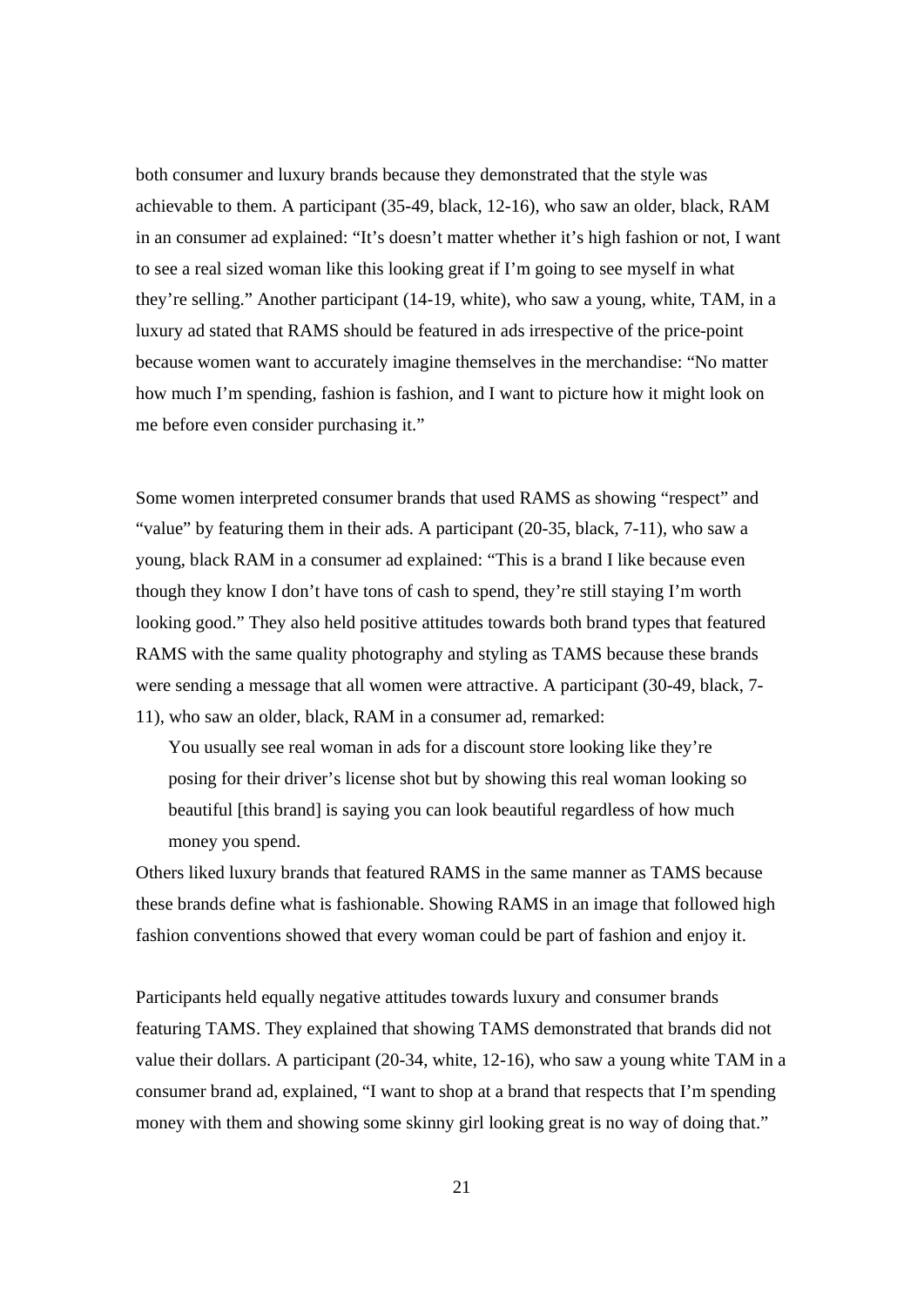Older participants considered brands showing young TAMS to be disrespectful because older consumers had the income to purchase their products. A participant (50-65, white, 0-6), who was shown a young white TAM in a luxury brand, remarked: "It's a slap in the face to show this young women because she'd never have the money to shop there whereas I do."

## *Promotional Copy*

Our division of enhancing and problem-solving products is contrary to the "match-up" literature. As we asserted in our literature review, these categories are not based upon the nature of the products, but upon how they are promoted. In our study, mascara was promoted as enhancing when the copy said that it enhanced naturally beautiful eyes whereas it was s problem solving when the copy said it corrected thin eyelashes.

Overall, participants favourably evaluated RAMS in ads with enhancing messages. They explained that the model and copy complemented each other because they both conveyed positive beauty messages about being attractive in your natural body. A participant (20- 34, white, 7-11), who saw a young, white RAM, said: "This works because the model is a healthy size and the words tell women to celebrate their natural beauty features the way they are." Others noted that RAMS appear to have actually used the product because their "real" size makes them relatable to participants while still allowing the specific enhanced feature to stand out. A participant (50-65, black, 12-16), who saw an older, black, RAM, said: "She looks like she used the mascara to bring out her eyes like the ad says because they're beautiful but she's still a real size and could be any woman, like me."

Some women explained that these brands respected woman because they were representing them in an authentic way. A participant (20-35, black, 0-6), who saw an older, black, RAM in an enhancing ad said: "The brand respects women because their model and their words are saying you can look smoking no matter what size and age." Others perceived them as honest because they recognized that most women are not supermodels but could still enhance their beauty. A participant (35-49, white, 12-16)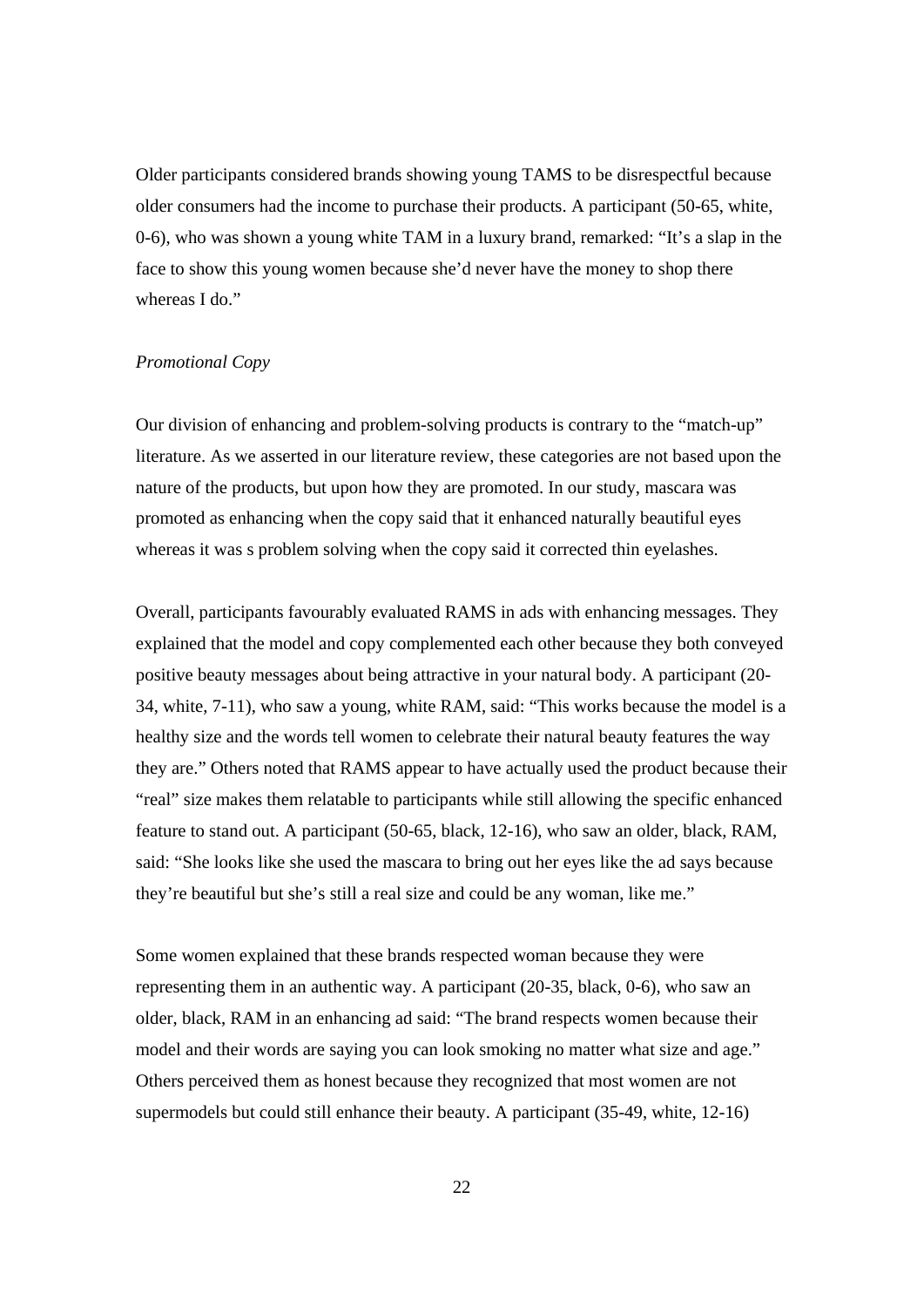explained when she saw a young, white RAM in an enhancing ad: "They are trustworthy because they're showing a real woman that we can look like and telling that we have it right now to look amazing like her."

Participants had mixed evaluations to TAMS in ads with enhancing messages. Some contended that TAMS were effective in ads with enhancing copy because they persuaded viewers that they too could look as beautiful as the TAMS since all women had beauty features to highlight. A participant (14-19, white, 12-16), who saw a young, white TAM in an enhancing advert, commented:

What I like about her is that even though she is thin and perfect, the ad's not saying that we have to be thin too to be beautiful but that we all are beautiful with what we have and can bring it out like her.

Others remarked that it was hypocritical for TAMS to tell viewers that they should celebrate their natural beauty. A participant (35-49, white, 7-11), who saw a young, thin, TAM, remarked: "That girl's never had to work at trying to enhance anything about herself in her life because she has a gorgeous young body."

To some women, TAMS featured in ads with enhancing copy demonstrated that the brand communicated that all women had the potential to be as attractive as models. A participant (14-19, black, 12-17), who was a young, black TAM in an enhancing ad, said: "I'll never be thin like her but I can still be as beautiful by playing up my eyes." Others explained that the brands were deceptive because they said that women could be as attractive as models, but in reality they would never look like them. A participant (35-49, white, 17 and above), who saw a young, thin TAM, commented: "They're such liars. We all know that even if I highlight my eyes, I'll never look like her."

RAMS and TAMS were perceived to be equally ineffective in ads with problem solving copy. Some women disliked how the ads tried to persuade them to change themselves. A participant (14-19, white, 12-16), who was shown a young, black RAM in a problemsolving advert, remarked: It's saying there's another thing wrong with me that I need to fix so I can look like her." Older participants were more skeptical about ads with problem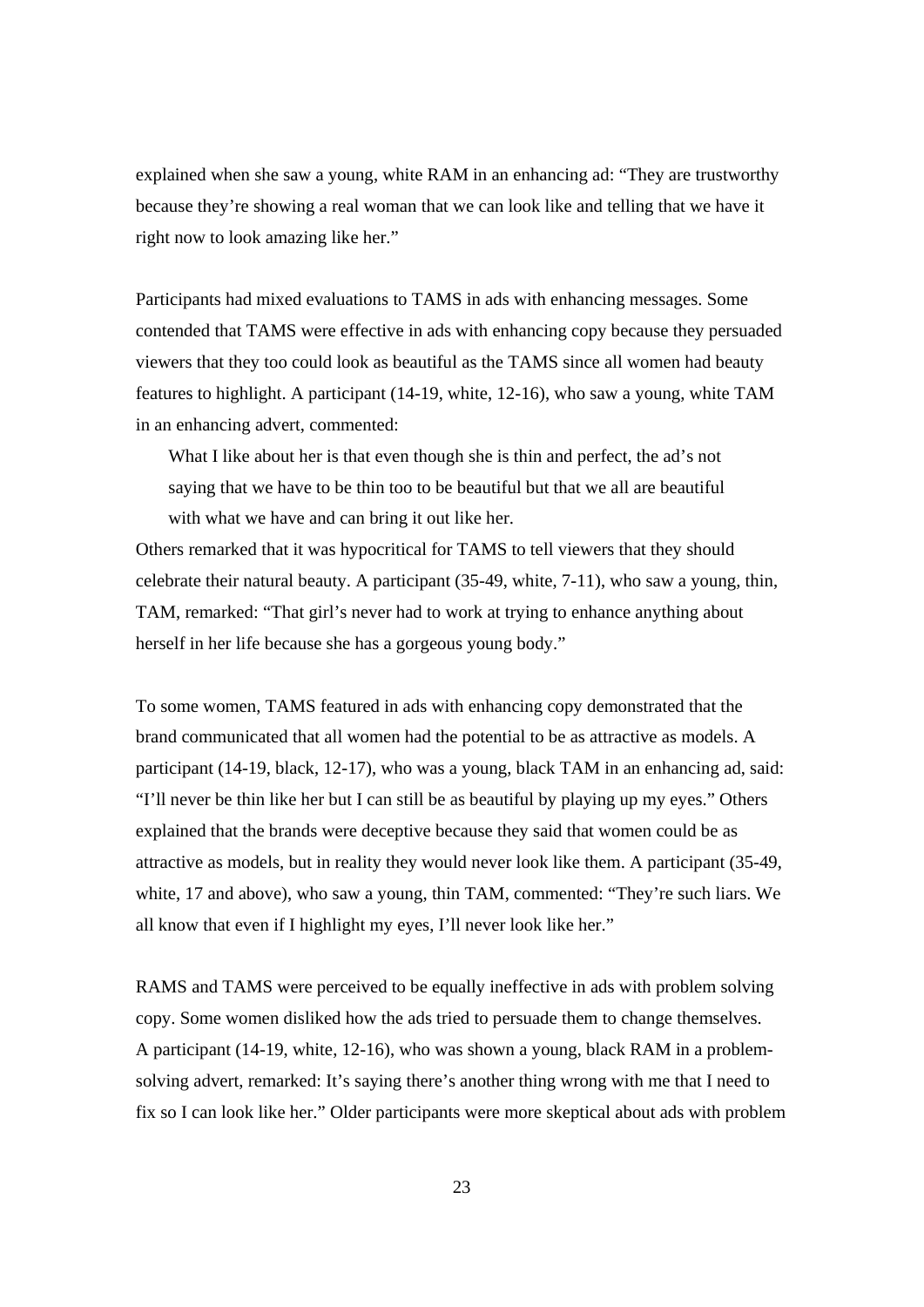solving copy, asserting that the products could not achieve the copy's claims because professionals rather than products fixed the beauty flaws of the models.

Many women considered these brands dishonest (irrespective of model type) because their executives knew that their products would not fix the claimed problems and produce the same result as their pictured model. A participant (20-35, white, 0-6), upon seeing a young, white TAM in a problem-solving advert, said:

The brand is just lying to me because I'll never fix whatever problem they tell me I have because the model is perfect, and even if she's not she's been so touched up and embellished with make-up and photoshop.

They also found these brands to harm women's self-esteem by always promoting another physical flaw that needs to be fixed. Some faulted these brands for making women obsessed about appearance.

### *Affective Disposition towards Model*

In this section, we explore participants' affective response to the models in the ads. The first sub-theme follows past research in which viewers' disposition towards models result from interpersonal comparison. The second sub-theme underscores the increasing importance of evolving social norms as a driver of individual affect towards models. This second theme was significantly stronger than we had initially anticipated.

### *Receiver-Source Comparison*

Many of the younger participants of a variety of ages and sizes expressed a strong negative disposition when they evaluated TAMS. They explained that they compared themselves to the models, and felt badly about their bodies because they did not resemble them. Some explained that they became obsessed over their physical appearance, and undertook body-altering activities, such as dieting, to try to resemble them. A participant (14-19, white, 12-16), who was shown a young, white TAM, said: "I feel so ugly when I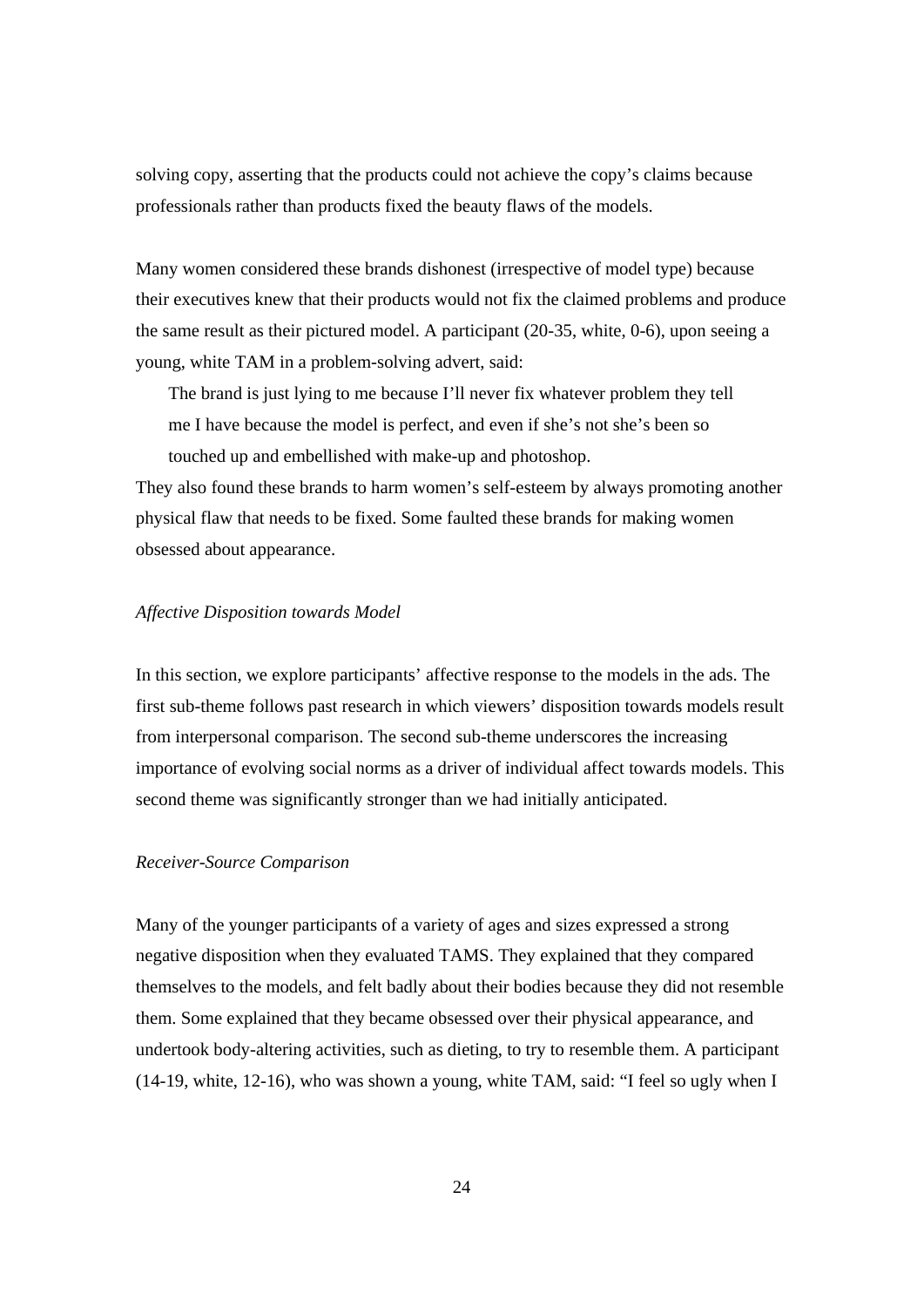look at her ... I'm like so fat compared to her and no matter what I try, I'll never look as good."

Many women who experienced negative dispositions explained that they held the brands responsible for making them feel badly about the bodies by promoting one beauty ideal through their models. They felt these brands were dishonest because they featured "unachievable" models. Others considered the brands to be "offensive" and "insulting" because they claimed to have products for them yet they failed to reflect their realities.

Upon viewing RAMS, the majority of participants expressed positive emotions. Some explained that they felt empowered and attractive by seeing a "real" and "normal" sized woman in fashion adverts. A participant (20-53, black, 7-11), who saw a young, black, RAM, said: "It just makes me feel so great to see a healthy regular woman like me looking gorgeous in a fashion ad." Older participants particularly expressed positive sentiments upon seeing older RAMS because, they explained, older women are seldom pictured as attractive in the media. They explained that older women are typically represented as "frumpy grandmothers" who have forgotten about looking look. Others were excited to see attractive older models with wrinkles because, as a participant (50-65, white, above 17) explained, older models often "have the faces of twenty-year olds."

Older women were also skeptical about TAMS. They explained that the images of TAMS were constructed by experts and that no woman, TAM or not, was able in reality to look like a model. A participant (50-65, white, 0-6), who saw a young, white, TAM, said: "She's spent hours in hair and make-up, and basically been photo-shopped to perfection. It's impossible to look like that it real life, even for her." Others said that a model's job was to look perfect whereas they have "responsibilities," preventing them from giving all their time to their looks.

# *Social Climate*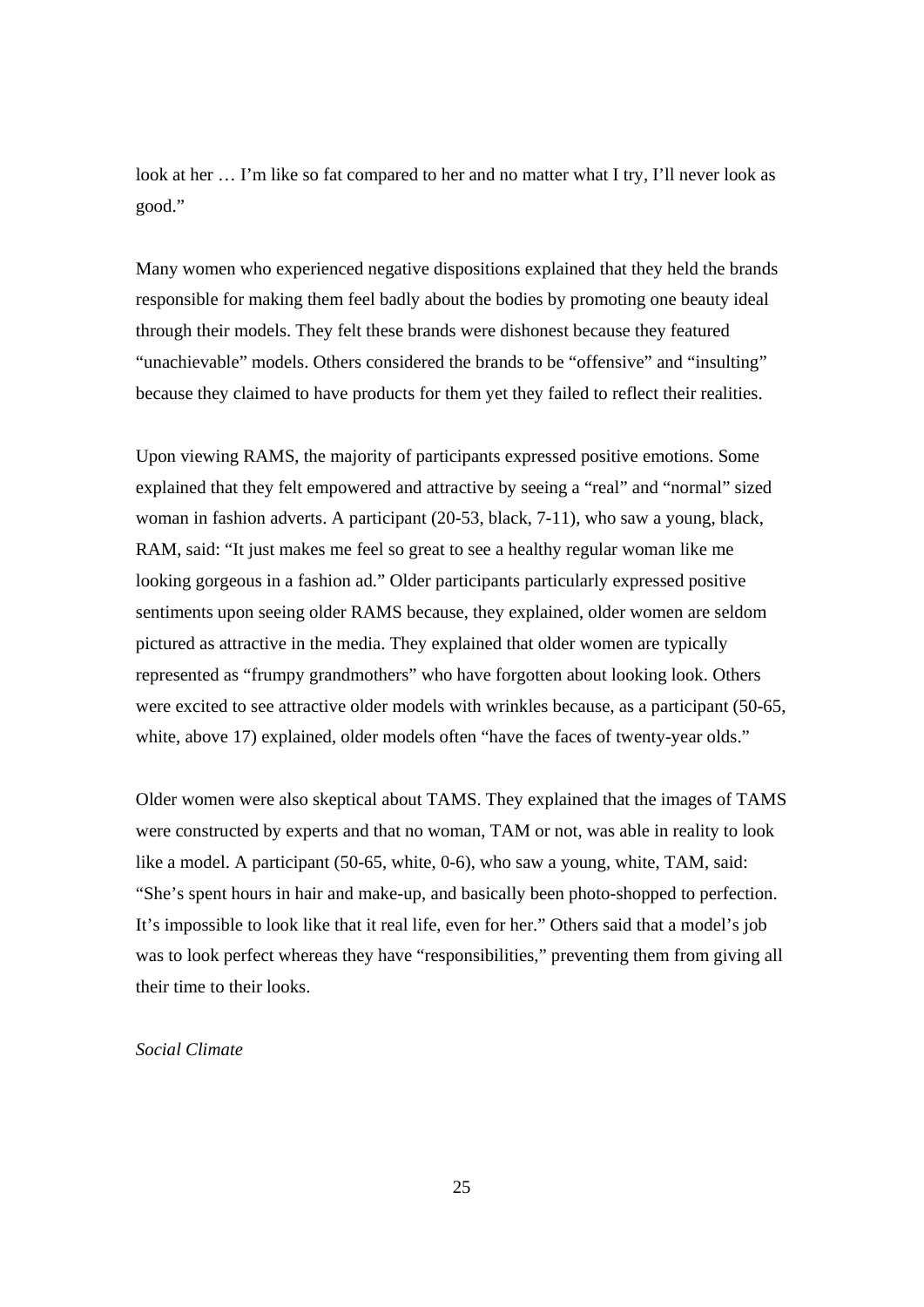When commenting on images of TAMS, most women explained that they held prior information about the harmful impact of TAMS on women's self-image. They also said that they believed that the media was responsible for glamourizing unattainable images of women. They cited the variety of media and educational sources from which they learned about these issues. In particular, participants cited the "Next Top Model" reality television franchise for teaching them how images of TAMS are constructed by showing them the backstage transformations of regular girls to top models. They also cited the "size zero debate" for revealing the health dangers facing TAMS and the movement to ban ultra-thin models from runways. No participant claimed to be ignorant of these issues, and each commented that they had been exposed to them from at least one external source.

In contrast, many women referred to the Dove ads when shown images of RAMS. Some shared their own experiences upon first seeing these ads and the positive feelings that the ads generated. A participant (50-65, black, 7-11), who saw a young, black RAM, said: "This is like those amazing Dove ads, and I remember when I first saw them, I felt so happy and I thought, finally a company gets it." Others expressed their hope that more firms would follow suit and show regular women in ads

Participants considered brands that featured RAMS to be "respectful" of women because they were trying to undo the damage of promoting singular forms of beauty. Others explained that these brands were "leaders" because they were not afraid to go against the industry standard. A participant (20-34, white, 0-6), who saw an older, white RAM, said: "This brand is a leader because it knows what's happening in culture right now wants to be on top of it." Still other participants asserted that these brands were "good corporate citizen" because they were showing positive and empowering images of women.

In contrast, some women asserted that brands that used TAMS were "harmful" because they promoted an unhealthy image. A participant (35-40, black, 12-16), who saw a young, white TAM, said, "This brand is telling girls that they should be like this size zero stick in the ad. They're why girls starve themselves." Others perceived them to be "out of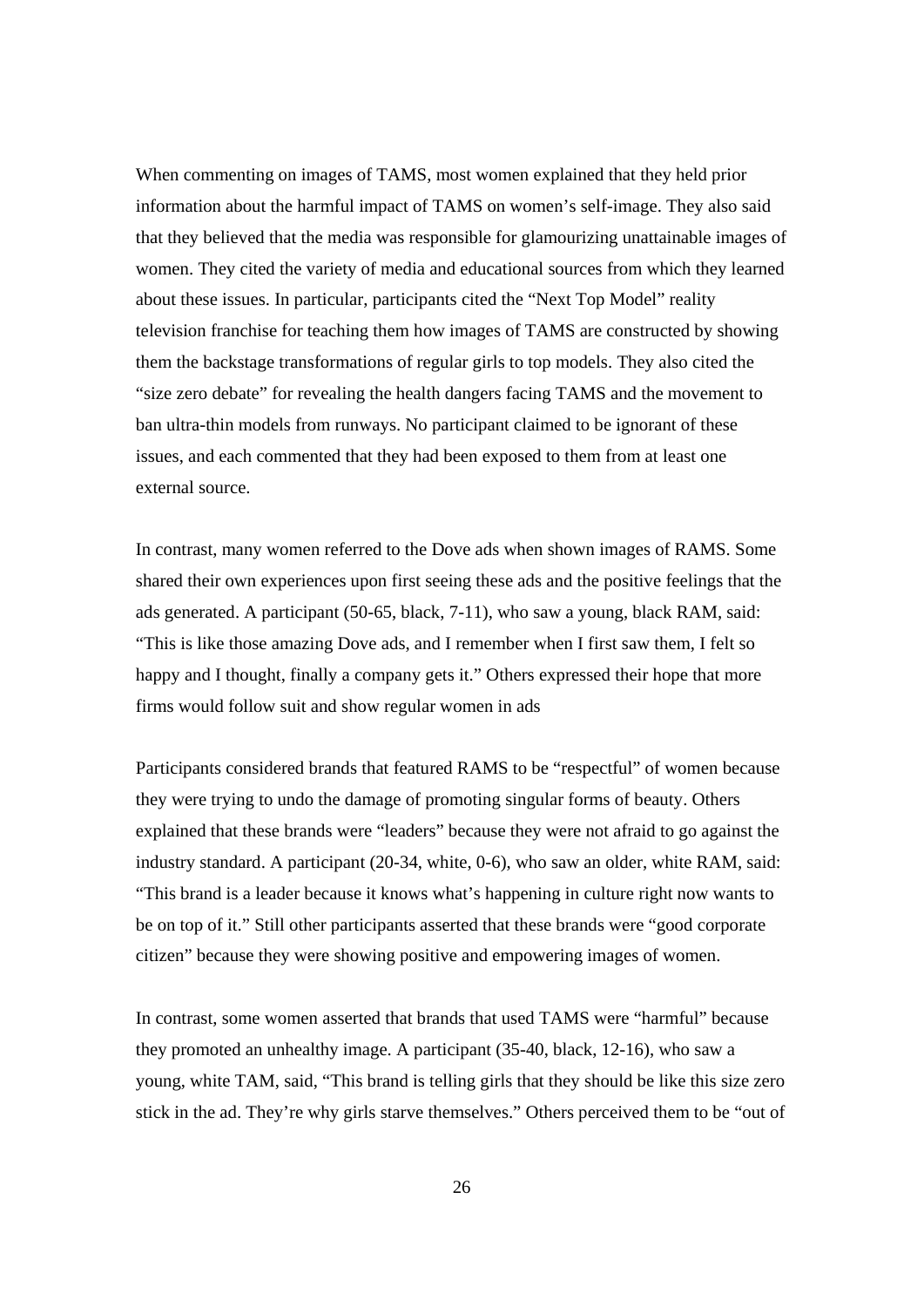touch" and to "lack corporate soul" because they continued to use practices that have been revealed as dangerous.

# *Visual Codes*

A second new theme that emerged from the data was the importance of body position and facial expression of the models, which we call visual codes. These codes are an integral component of advertising design yet they have not been considered in previous research.

Some participants interpreted TAMS and RAMS that were slouched, looking away from the viewer, and had "absent" expressions as unappealing. Some perceived these visual codes as passive, suggesting that the models lacked control and power. Others interpreted these models as weak and fragile. A participant (35-49, white, 7-11), who was shown a young TAM, said: "It's not appealing to see a woman so fragile, almost breakable. She's leaned up as if she can't even hold herself up by herself." Others perceived these positions and expressions to suggest that the endorsers were unintelligent. Upon seeing a young TAM, a participant (20-34, black, 0-6) said: "She doesn't look like she has any thoughts of her own. You need some facial expression to think, right? Some indication that there's something going on."

A few women saw slouching and expressionless faces as sexual. Some negatively interpreted sexual codes, perceiving them to indicate that the model's sole purpose was to be looked upon. However, a few younger and older participants explained that these sexual positions and expressions appealed to them because they demonstrated that models celebrated their sexuality. The younger participants contended that the endorsers' obvert sexuality was their realm of power because they could exploit it to attain control in their lives. The older participants were particularly attracted to the older TAMS and RAMS that were pictured with these sexual postures and expressions. They explained that older women with sexually alluring manners remain absent in popular media. However, older women remain, as one participant (50-65, white, 12-16) explained, "women with sexual desires who want to be regarded as sexual."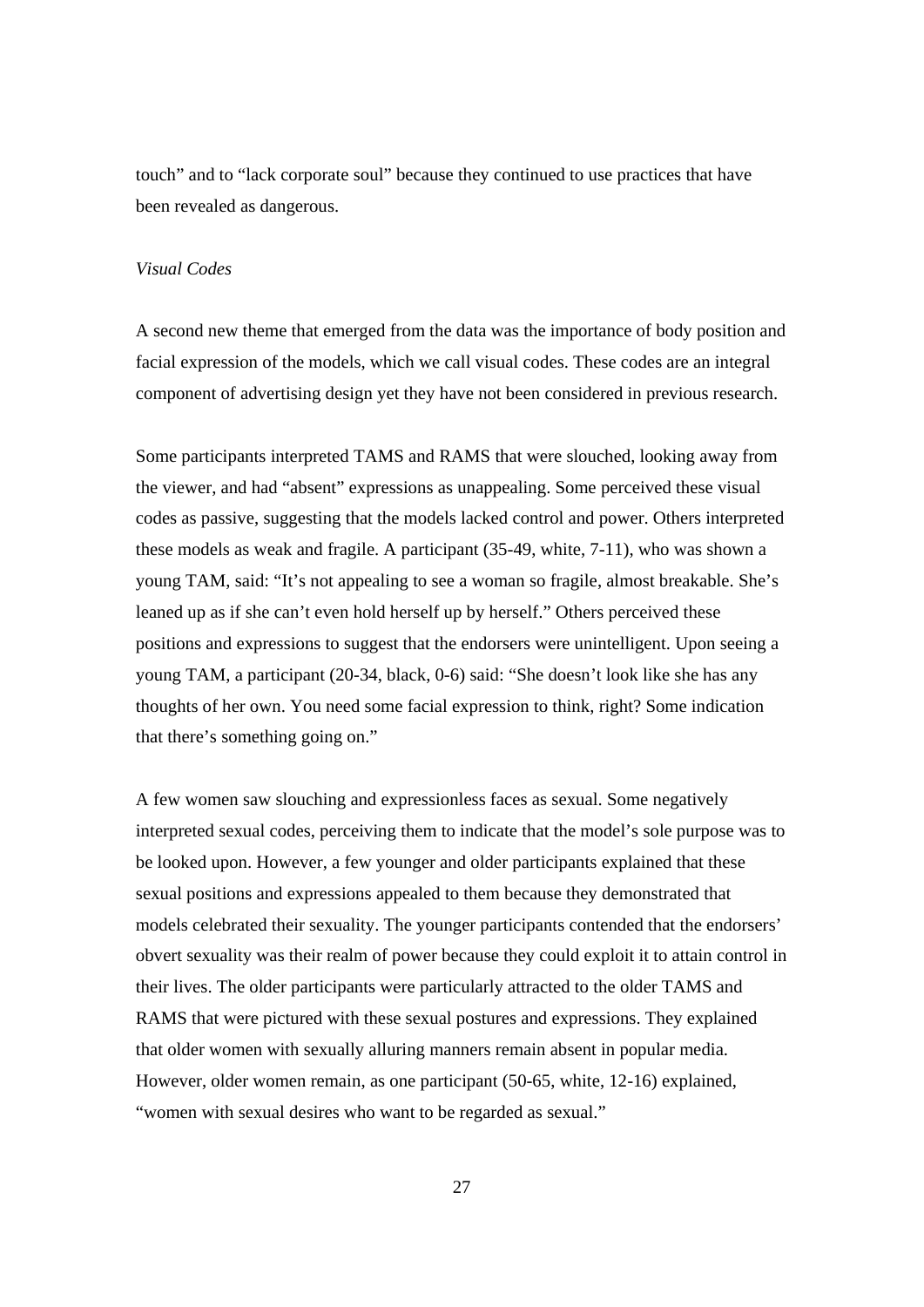Many participants interpreted endorsers that were standing erect, making direct eye contact, and smiling as appealing. Some asserted that that these codes suggested that the models were confident and self-assured. Others explained that smiling models drew them into the ad because a smile suggested that the model was "kind," and "friendly." A participant (35-49, white, 0-6), who saw a young, black RAM, said: "Her big smile draws me in, like when you're walking down the street and someone smiles. Well, you often smile right back. It's the same thing for me with the model in the ad."

Moreover, others perceived models with positively interpreted codes to represent their ideas of beauty. To them, beauty was not the result of rigid physical attractiveness but instead of inner qualities and circumstances, such as "kindness" and "happiness." Models who were "smiling" and "glowing" represented these inner qualities and circumstances. A participant (20-34, white, 12-14), who saw a young, white RAM, further explained: "I personally like the models who smile because their beautiful insides show outside."

Participants had positive brand attitudes when endorsers were standing, making eye contact, and smiling. They explained that these brands were trustworthy because they featured women in empowering ways. Others remarked that the brands were "honest" because they represented their beauty ideas. Brands that featured smiling models were seen as "original" and "fresh" because fashion ads rarely feature women with such expressions.

Older and younger participants who interpreted sexual expressions as appealing suggested that these brands were empowering to women. Sexuality was considered to be a woman's strength and was thought to be underrepresented in advertising featuring older women. Accordingly, brands that emphasised women's sexuality showed an important aspect of femininity that needed to be celebrated. A participant (50-65, black, 7-11), who saw an older, black RAM, remarked: "This is a brand that celebrates womanhood because they're showing you're still hot after fifty, like this model."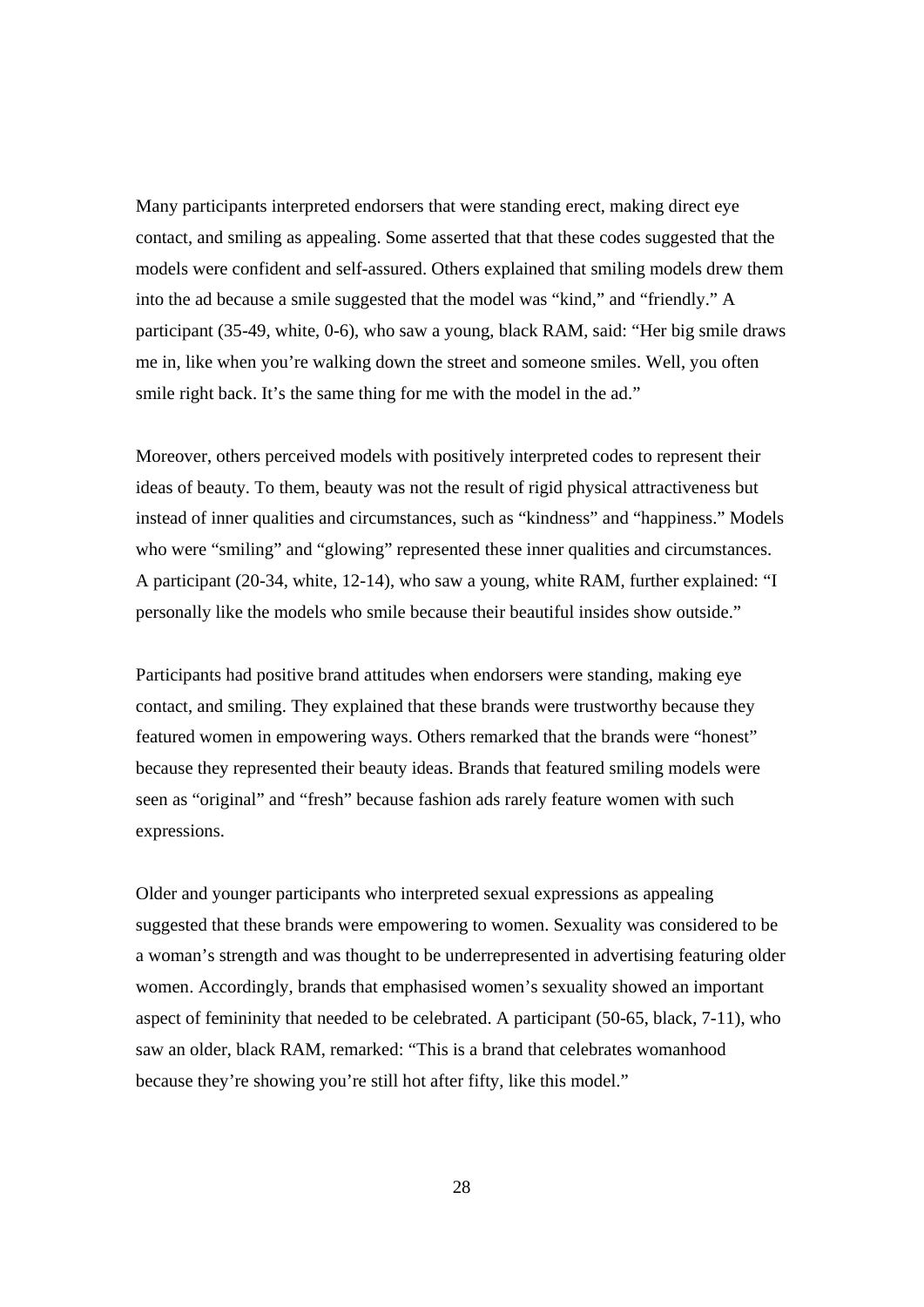Participants had negative brand attitudes when models were slouched, did not make eye contact, and had "absent" expressions. Some expressed resentment towards these brands for representing women in demeaning ways. Others contended that they perpetuated stereotypes that women are weak and powerless. Still others suggested that they were "boring" and "unoriginal" because it is commonplace for fashion ads to feature models in sexual and passive poses. Accordingly, as one participant (35-49, white, above 17) explained, these brands "simply fade into the visual wallpaper of all other advertising."

### **DISCUSSION**

# *Implications for Theory*

Our study helps to resolve the inconsistencies within existing literature on TAM and RAM effectiveness. We introduce, develop, and explore a typology of five moderating variables that influence the relative effectiveness of each endorser type. Overall, we discovered that RAMS, and the brands picturing them, received more positive evaluations than TAMS in ads for attractiveness-relevant products. Their increased effectiveness is illuminated by the influence of the five moderating variables developed in our typology and illustrated in figure 4.

The first variable found in our study to impact endorser effectiveness is viewer-source similarity. Viewers expressed more positive evaluations of endorsers with whom they shared similar age, size, and skin colour because they were able to picture how the merchandise would appear on them. In contrast, they expressed less favourable evaluations of models with whom they did not share all three traits. In particular, older and black viewers felt that sharing the same age and skin colour respectively as models was particularly important in cosmetic adverts. These findings suggest that viewer-source similarly may be a critical moderating variable for endorser effectiveness. Moreover, they suggest that certain age and ethnic cohorts may feel a stronger salience for certain shared traits and that these traits may be more potent for attractiveness-relevant products for which age and skin colour are particularly relevant.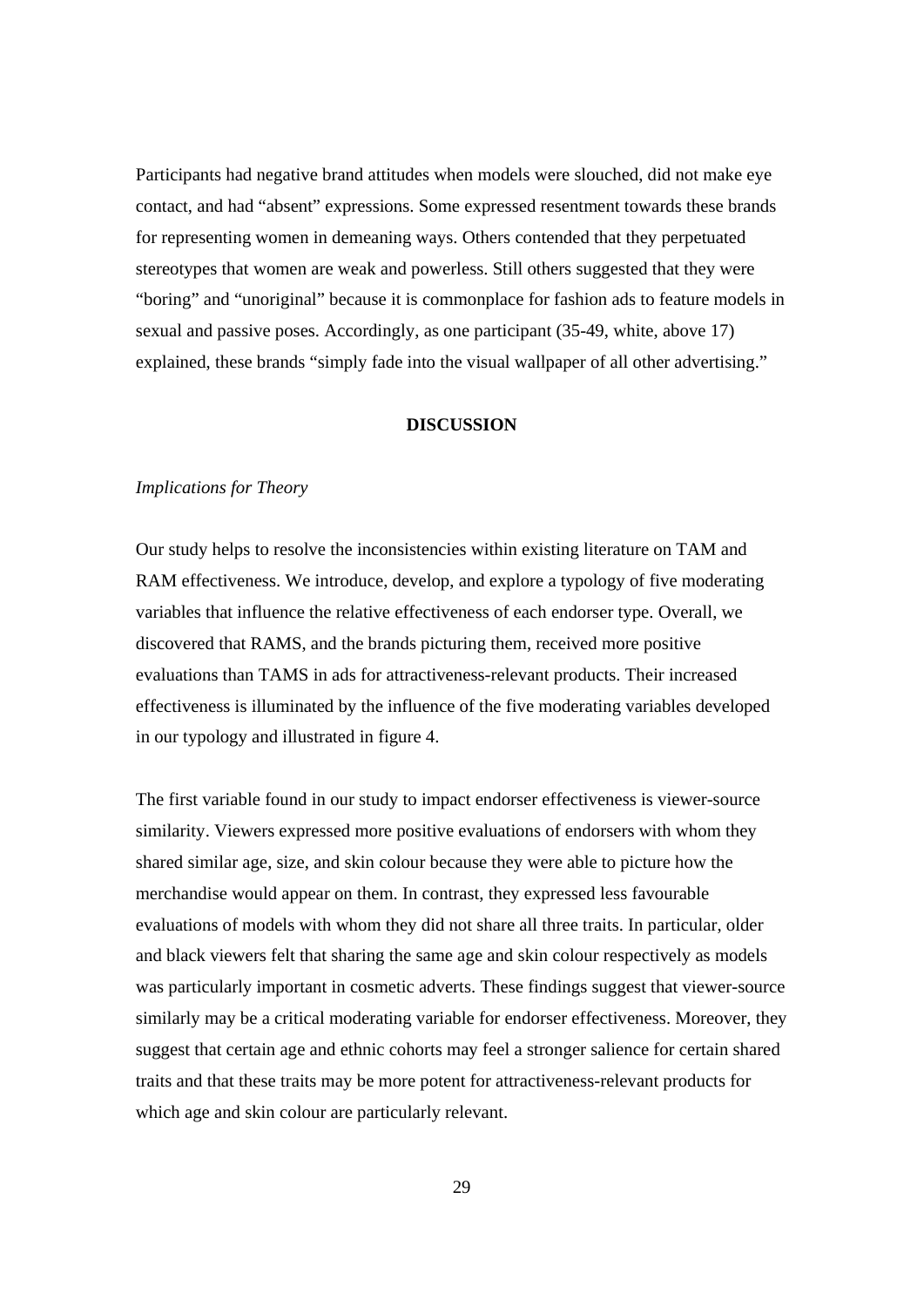The second variable discovered in our study that influences endorser effectiveness is promotional copy. Viewers expressed more positive evaluations of RAMS in ads with enhancing promotional messages than they did for any other combination of endorser type and promotional message, thereby contradicting the findings of Bower and Landreth (2001). Our research suggests that ad copy may be an important moderating variable for evaluating endorser effectiveness because enhancing copy increased the effectiveness of adverts with all endorser types whereas problem-solving copy did not.

The third variable of match-up between the model and brand type was found to not influence the effectiveness of models. In other words, one particular endorser type was not more effectiveness for a consumer or luxury brand. This finding contributes to research by challenging the idea that an ideal pairing between an endorser and brand exists.

The fourth variable of affective disposition toward the model was found to influence endorser effectiveness. A few women, primarily teenagers, expressed negative self-image and negative affect when they viewed TAMS. While most viewers did not express pressure to conform to TAMS, they were critical of these images and had redefined beauty away the physical attributes of TAMS. This findings reveals that many women are not passive viewers, as has extensively been suggested (e.g. Park 2005; Richins 1991), but are savvy and self-assured viewers who are have learned to be critical of endorsers. Moreover, brands that featured RAMS received more positive responses than those employing TAMS, suggesting that a "positive affect" may exist for brands featuring RAMS and celebrating beauty according to women's understandings. Our findings underscore the importance of considering the social climate in which an ad is promoted as it plays a key role in how the endorser and, hence, the brand will be evaluated.

The fifth variable, visual codes, was previously undetected in the literature on endorsers. Our study therefore contributes this new variable as a factor influencing the relative effectiveness of TAMS and RAMS. Visual codes indicate that viewers evaluate models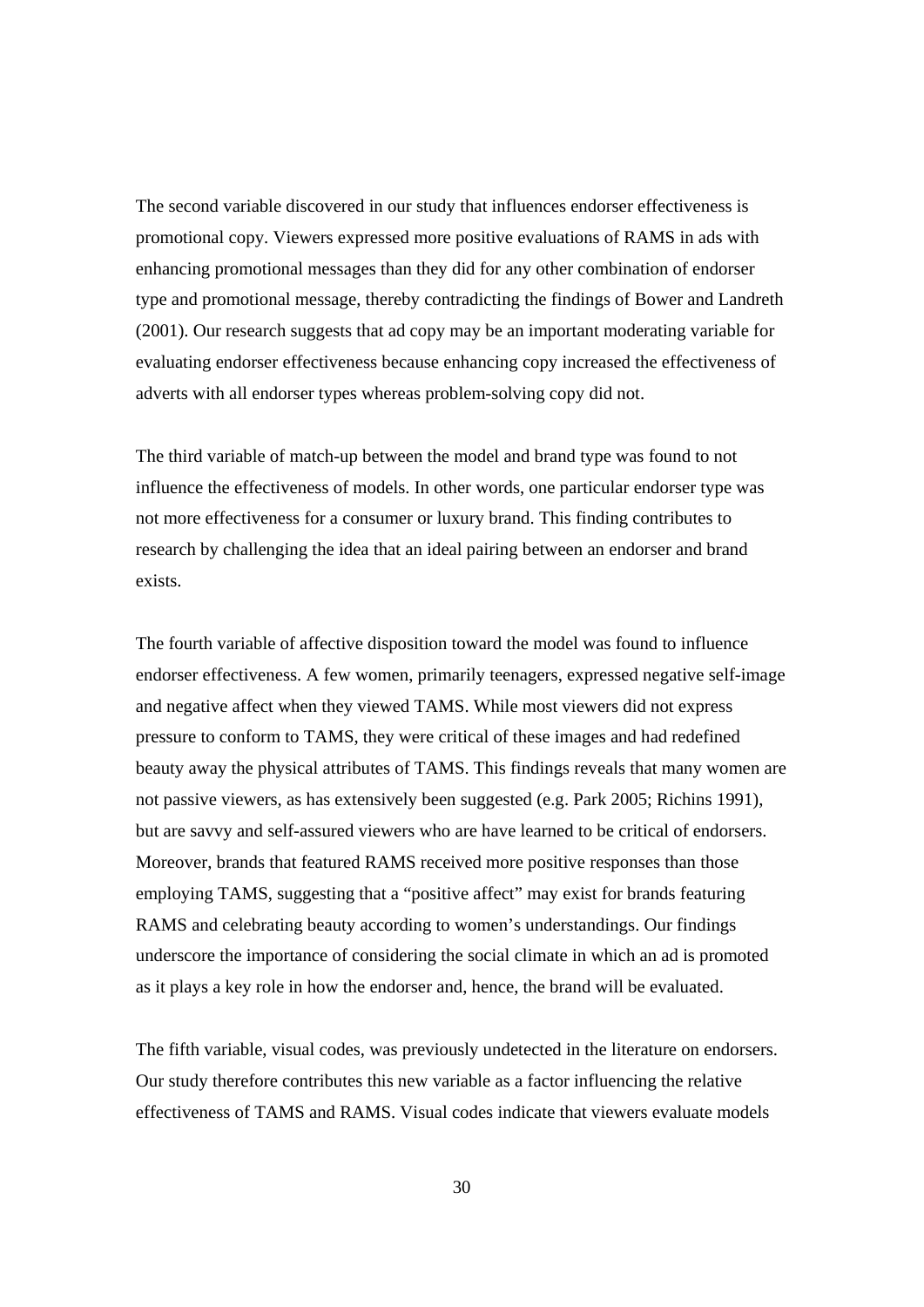based on the meanings conveyed by their body positions and facial expressions. TAMS and RAMS were more positively evaluated when they smiled, stood upright, and made eye contact with viewers rather than when they had closed mouths, slouched, and failed to make eye contact. This finding follows past research on advertising creative that asserts that emotions are communicated by models in print adverts (Brownlow and Zebrowitz 1990).

Visual codes illuminate the feminist theory of "objectification" and also demonstrate how feminist theory supports marketing research. In brief, "objectification" asserts that the bodies of female models in visual media are arranged in positions that reduce them to the status of sexual objects (Kilbourne 2000). Our research provides empirical accounts to support this theory because participants expressed how the bodily positions and facial expressions of endorsers conveyed negative meanings about women. Our study also suggests that while the visual codes of models can "objectify" women, they can empower them by conveying messages of personhood. Additionally, our research suggests that marketing theory should heed feminist theory to further understand how modern female consumers evaluate endorsers.

Our research also contributes to social distinctiveness theory (e.g. Aaker et. al. 2000; Deshpande and Grier 2001). Our finding of viewer-source similarity confirms previous social distinctiveness research that has found ethnicity to be a salient characteristic for black viewers. Our study also introduces two new traits to this theory, specifically dress size and age. This finding follows past social distinctiveness studies that suggest that viewers are attracted to traits of models that are outside the social norm.

## *Implications for Practice*

While using TAMS may currently be a profitable strategy for attractiveness-relevant brands, our study reveals that unrealized potential may exist for brands that feature RAMS. Given the choice, the women in our study provided more positive evaluations of brands that featured endorsers who physically reflect them over endorsers who do not. To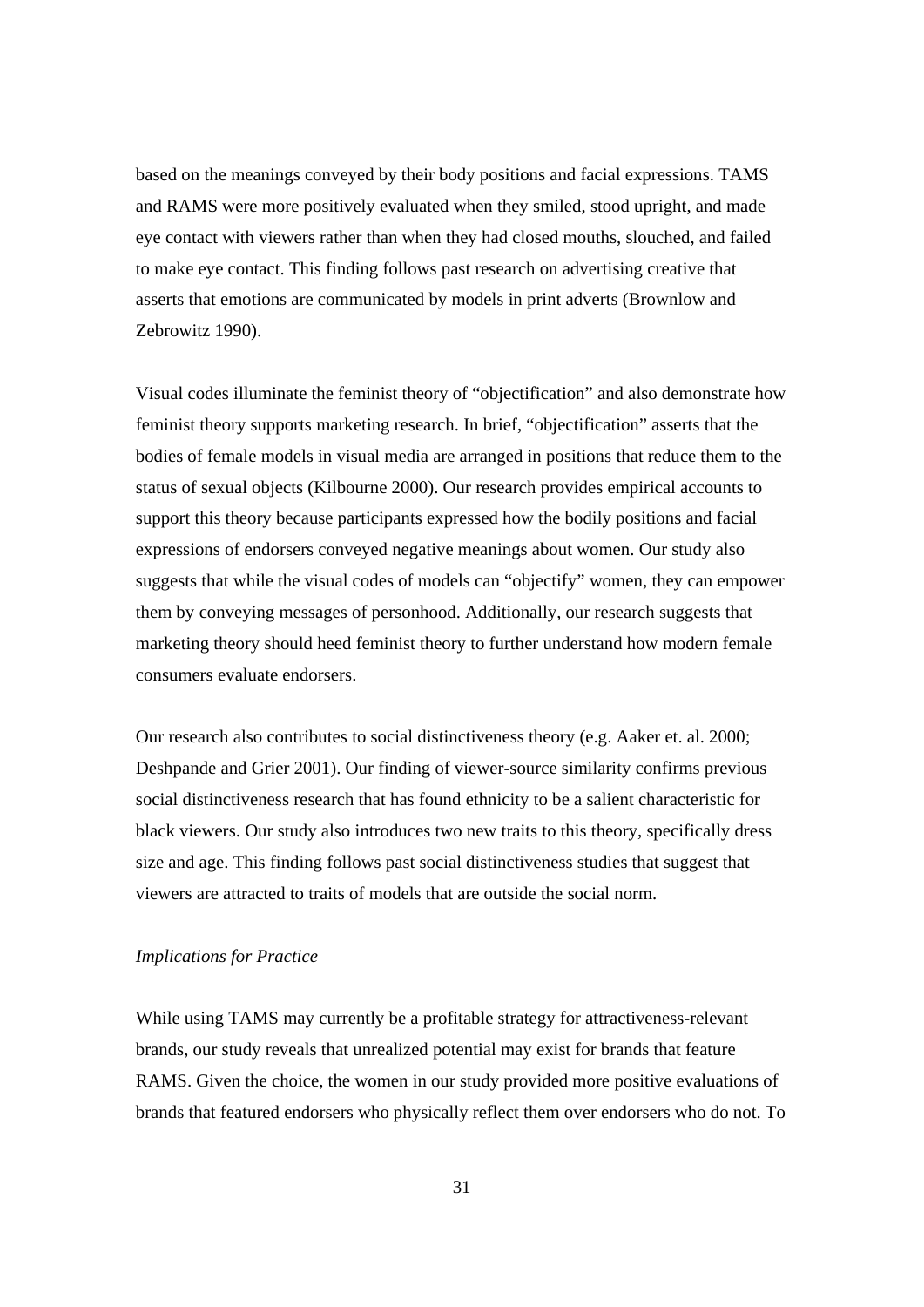reap the benefits from these positive evaluations, fashion and beauty marketers are advised to select models that reflect the sizes, ages, and skin colours of their target market. Our study also advises managers to picture RAMS with the same photography and fashion conventions as TAMS because consumers expressed positive evaluations when RAMS upheld fashion conventions.

We recognize that the suggestion of using models who are physically similar to consumers undermines the long held mantra of selling fashion and beauty products. Our findings, however, suggest that there has been a shift in the mindset of modern female consumer, and that most brands currently misunderstand how these consumers evaluate models. Contemporary consumers do not passively absorb the idealized images of TAMS sold to them by advertising, but instead are skeptical and savvy of the 'fantasy' that they convey. They are educated by their social environment in which, for example, a newscast condemning the negative impact of TAMS followed by backstage access to their photo shoot is part of a regular evening of television. With this information, consumers are no longer content with being driven by the aspiration of achieving what is, ultimately, the unachievable style of TAMS. Our study suggests that fashion and beauty brands urgently need to catch-up to the ideas and desires of their consumers.

Moreover, our findings suggest that attractiveness-relevant brands may currently be causing themselves harm by featuring TAMS who meet the current criteria for fashion models as stipulated by the Association of Model Agents. Viewers hold negative evaluations of TAMS because they regard them as unhealthily thin. Even petite and young women, who desire to see their thin frames and youth reflected by models, contend that the current TAMS are unhealthy and hold negative attitudes towards brands featuring them.

Findings from our study also provide guidance on how marketers should promote and position fashion and beauty products in advertising. Our study suggests that marketers should create promotional copy that details how items can enhance and celebrate women's natural beauty in order to generate positive brand attitudes. Explaining how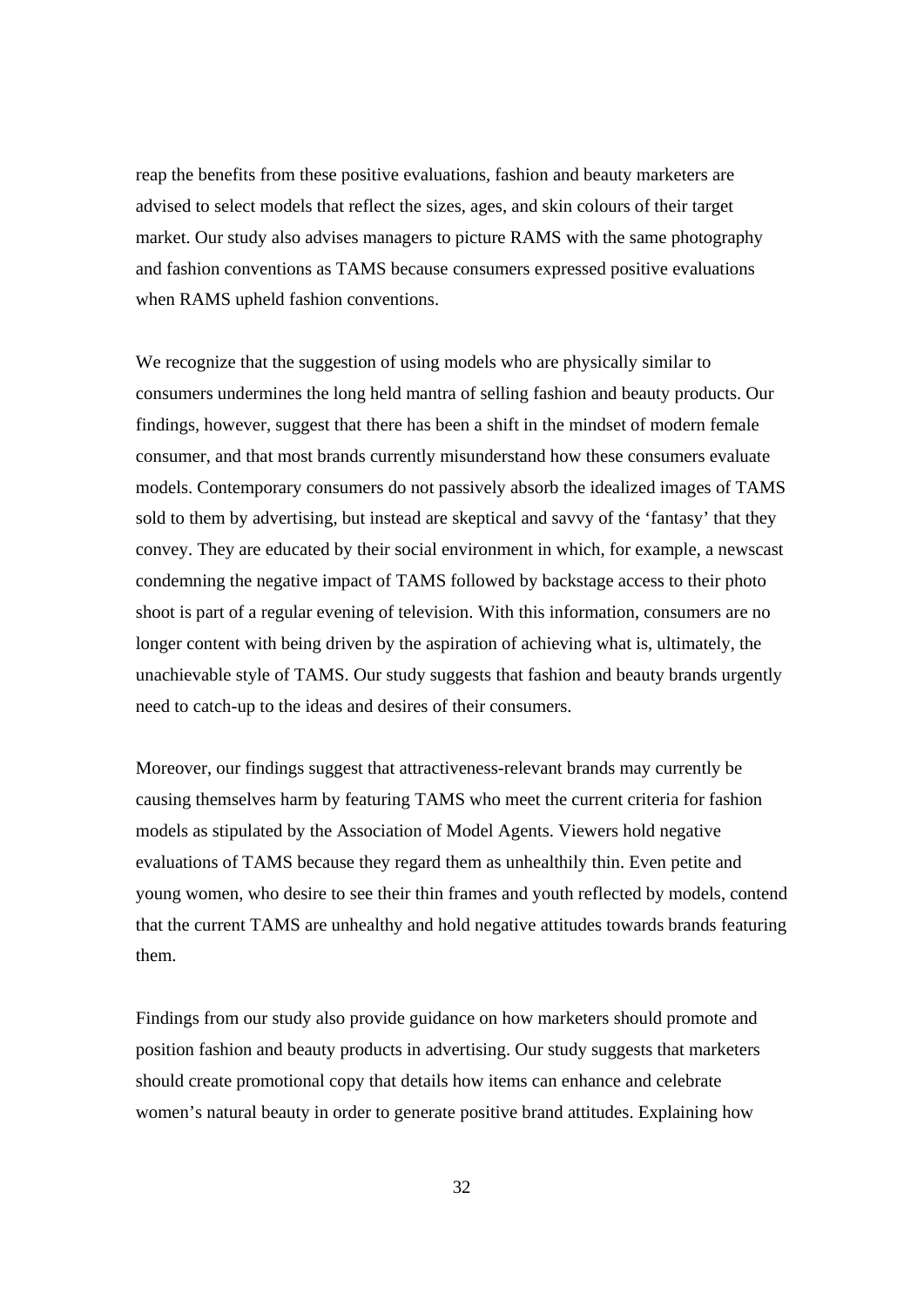they can fix beauty flaws, by contrast, ignites negative feeling from women. Marketers are further advised to develop campaign themes that promote understandings of beauty that resonate with women. This focus should promote women as beautiful as a result of their inner qualities and circumstances, rather than solely due to their physical assets.

Moreover, our research suggests that executives of attractiveness-relevant brands should envision and articulate their corporate missions and strategies to celebrate and empower women. Executives, for instance, could reformulate mission statements, corporate donations, and advertising campaigns to focus on achievable and realistic notions of beauty. By focusing on these positive aspects of womanhood, brands might be more likely to resonate with consumers and hence cultivate more favourable brand attitudes. Our research also suggests there is also an opening for fashion brands to target mature consumers because this cohort wants to be physically attractive but feels ignored in the market. Brands, for instance, could start sub-brands aimed at mature customers and launch them with adverts featuring mature models looking attractive.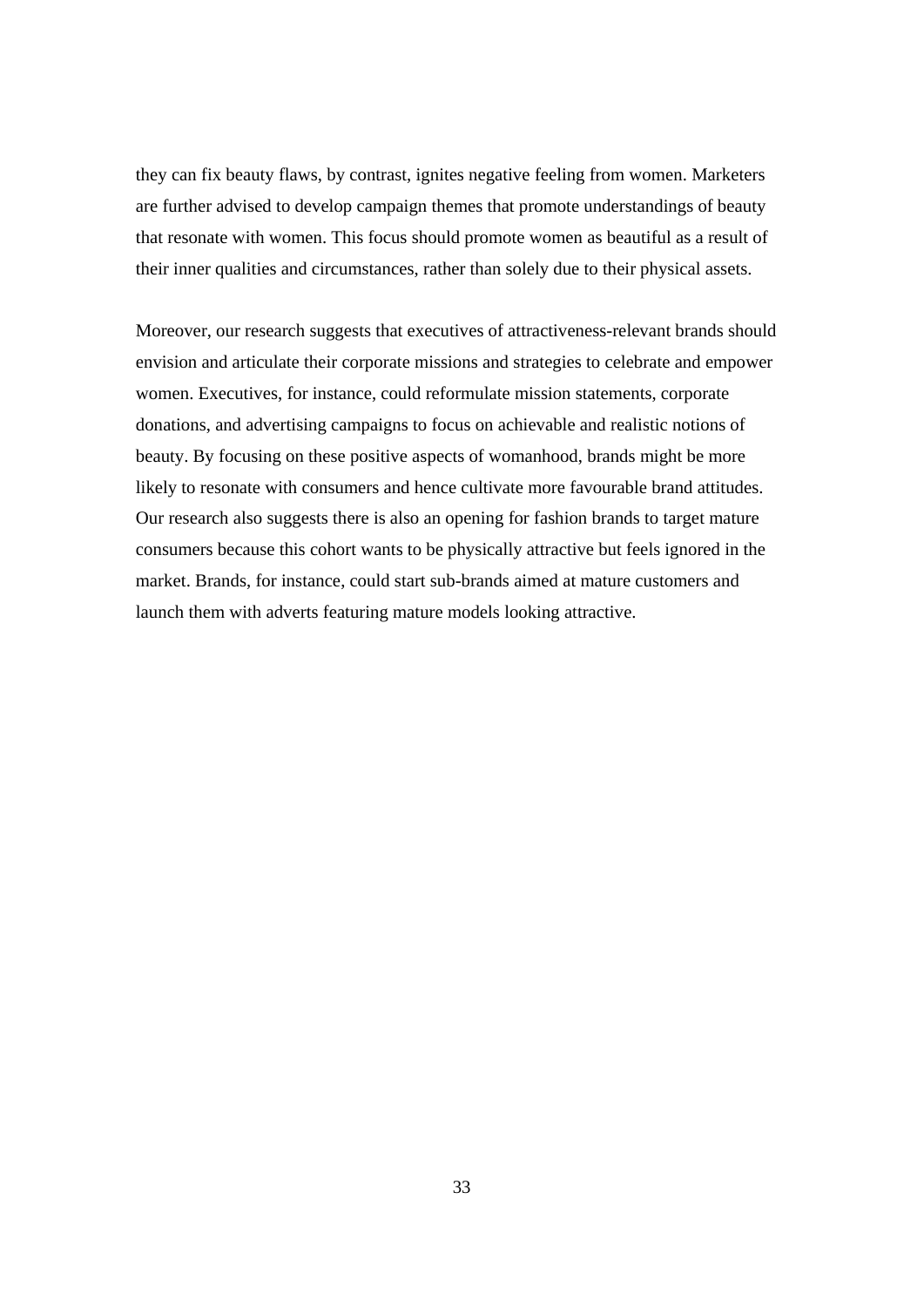**Figure 4: Revised Conceptual Framework** 

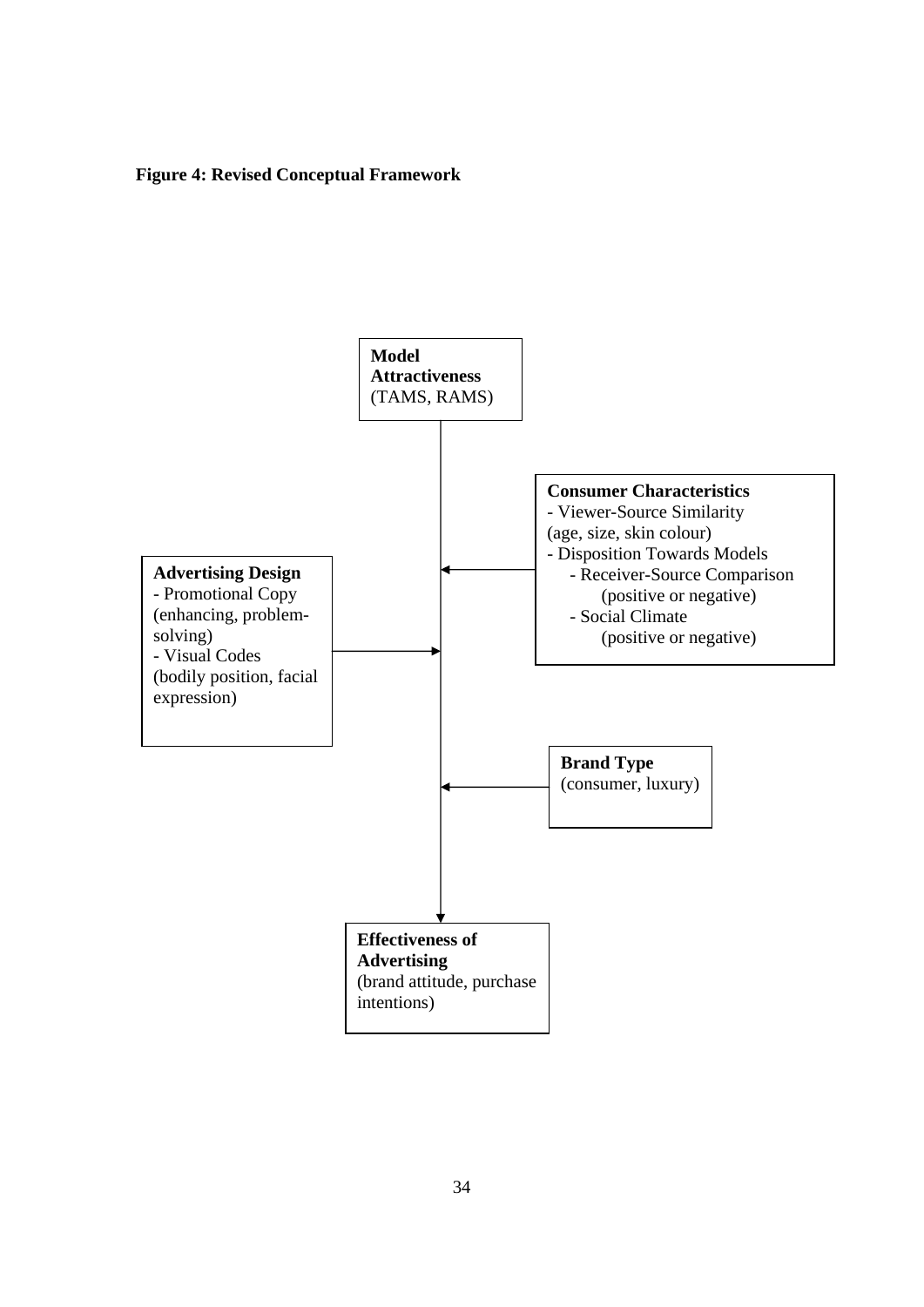### *Limitations & Implications for Future Research*

While focus groups are useful for illuminating and uncovering attitudes by providing a group context in which participants contribute to, and reflect upon, group discussion, they are also limited inasmuch as a social desirability bias might influence individual responses. To avoid this bias future researchers might conduct qualitative one-on-one depth interviews (Bloor et al. 2002). However, it is important to note that focus groups were necessary in this first exploratory stage of research to generate the broadest range of responses on the use of TAMS and RAMS in advertising.

Additionally, given that our study employed an exploratory qualitative approach, the findings are only suggestive and require confirmation. We recommend that researchers conduct a quantitative study with a random, representative sample of women to confirm our results and establish their generalisability. The study should quantify the impact of the moderating variables revealed in our study on the relationship between model type and advertising effectiveness. This research could be conducted as part of a multi-method study in conjunction with the depth interviews recommended above.

The sample of our study was limited to Western women in developed economies. It would be useful to extend this research include women from non-Western countries and emerging economies. Research on a non-Western sample is particularly relevant given the rise of globalization. Within this new economic context, Western-owned beauty and fashion brands are rapidly venturing into emerging economies and using the same adverts and endorsers used in the West (Grewal and Kaplan 2002). Scholars and advertisers need to establish whether TAMS will be embraced or rejected within these new contexts.

Three other aspects of our study would benefit from more detailed investigation. First, as stated in the findings, participants tended not to distinguish between consumer and luxury brands until specifically asked about them. The ads used in our study represented the differences through logos, fonts, and brand names, however clearly these stimuli were not strong enough for the difference to be detected. Future research using mock adverts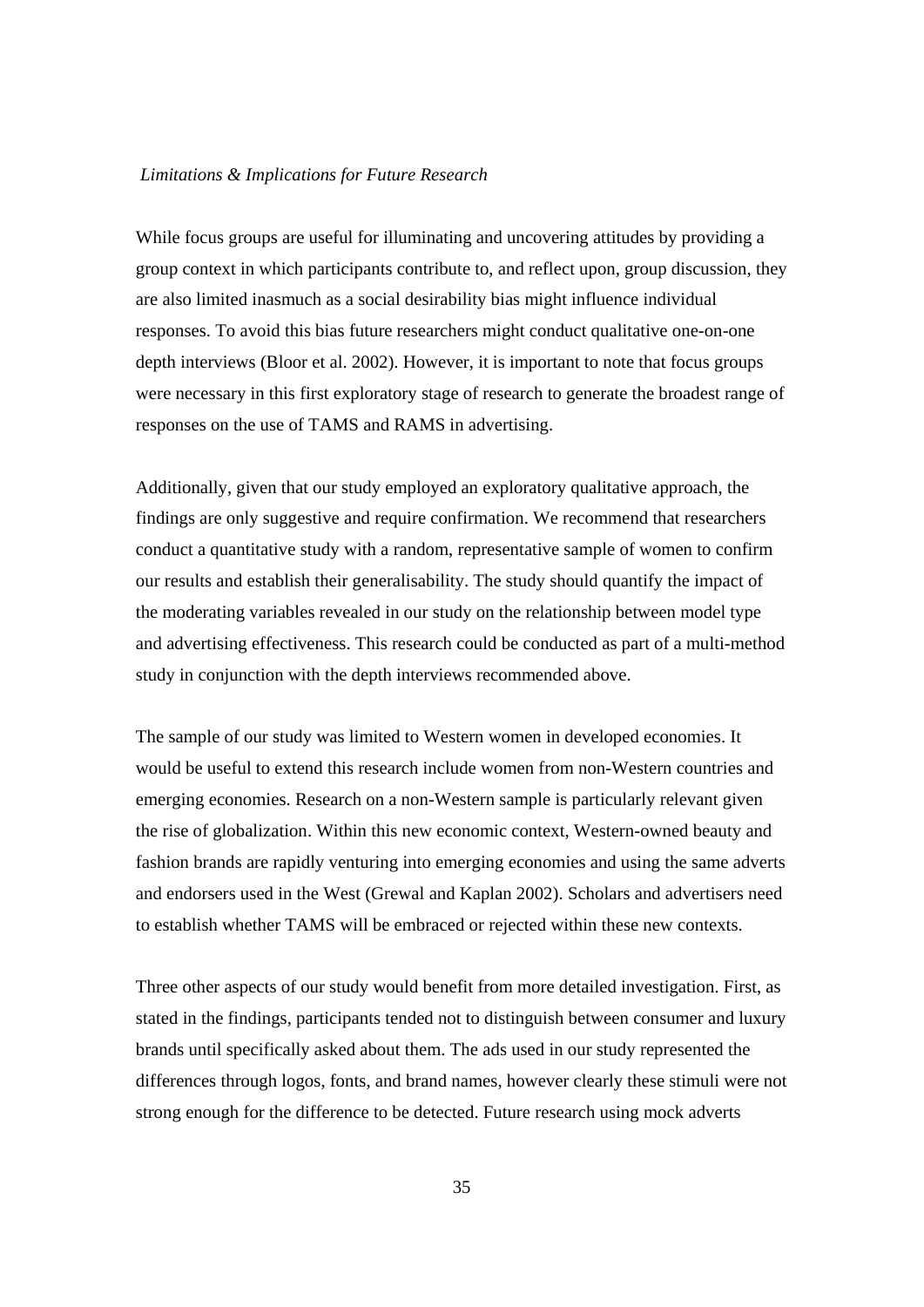should use stronger stimuli to emphasise the difference between product types. For example, real-world retailers (e.g., boutiques and discount chains) could be used to emphasise the relative positioning of the brands used in the study.

Second, scholars investigating model effectiveness should control for respondent perceptions of the social climate (as it pertains to the use of traditionally attractive models in advertising). While we did not control for this variable, we found that participants' previous dispositions toward women in advertising and other media influenced their evaluations of TAMS and RAMS. Future researchers exploring these two endorser types should explore whether this pre-disposition influences how they evaluate endorsers and their respective brands.

Third, while our mock ads promoted mascara, many participants also commented on the clothing of the models because the adverts featured full-length images. Should the mock adverts have featured headshots, our finding may have been different because participants would have been unable to see the body shape of each model. Future researchers should explore the impact of using headshots versus full-length images of models when exploring their effectiveness. They should also explore the impact of different fashion and cosmetic products on endorser effectiveness, ranging from clothing items to shoes to lipsticks.

These limitations notwithstanding, we contend that our research has provided a more general understanding of the role and relevance of traditionally attractive versus realistically attractive models in advertising, as well as some of the contingency variables that moderate their effectiveness. While further work remains to be done in this area, we believe that we have provided a conceptual platform from which academics and managers can further improve their understanding of when it makes sense to reflect reality.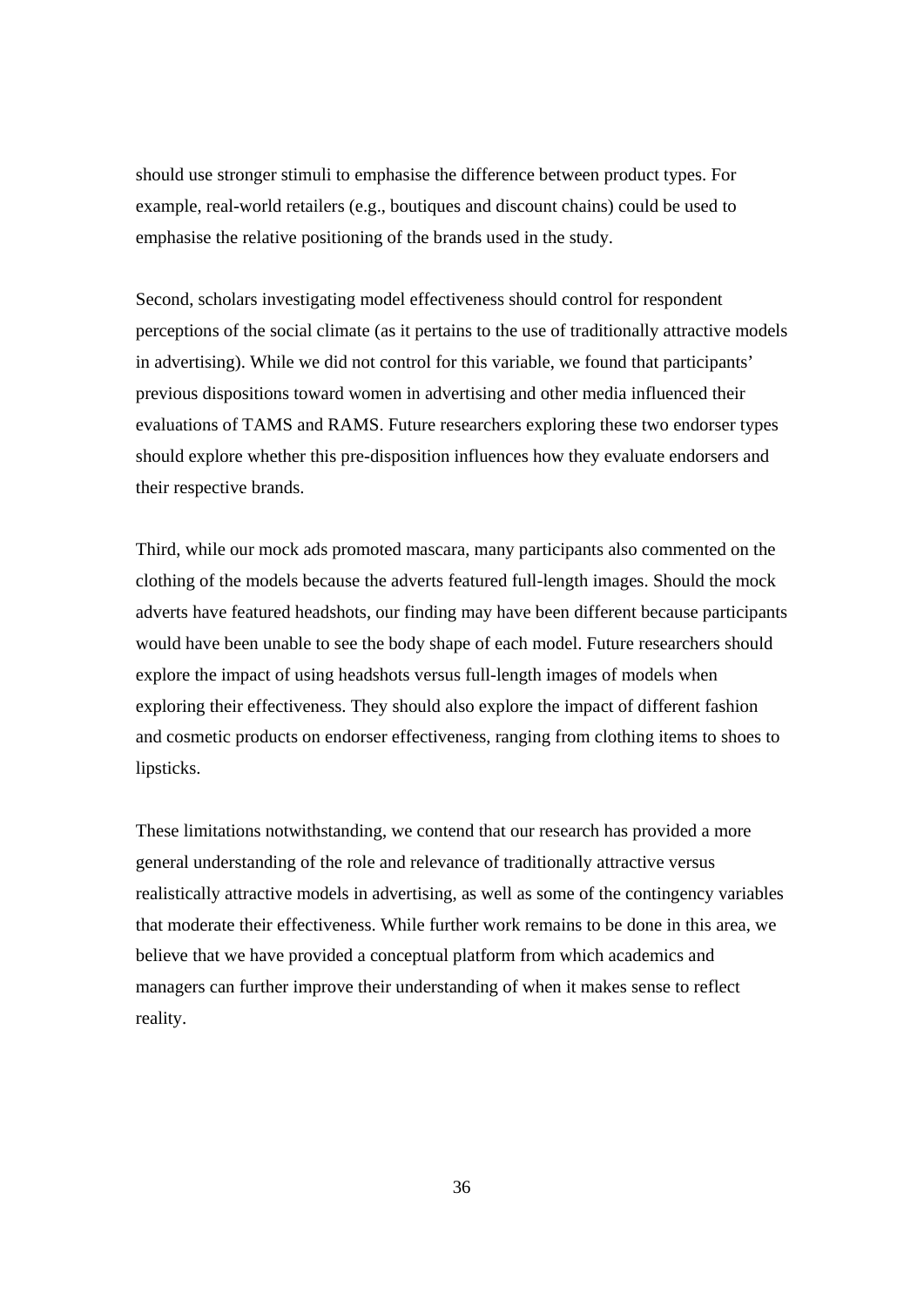### **REFERENCES**

- Aaker, J. L., A. M. Brumbaugh, and S. Grier (2000), "Non-Target Market Effects and Viewer Distinctiveness: The Impact of Target Marketing on Advertising Attitudes," *Journal of Consumer Psychology*, 9 (3), 127-140.
- Aaker, J. L. and P. Williams (1998), "Empathy Versus Pride: Influences of Emotional Appeals Across Cultures," *Journal of Consumer Research*, 25 (3 December), 241- 261.
- Ashmore, R. D., L. C. Longo, and M. R. Solomon, (1992), "The Beauty, Match-Up Hypothesis: Congruence Between Types of Beauty and Product Images in Advertising," *Journal of Advertising*, 21 (December), 23-34.
- Barry, B. (2007), *Fashioning Reality: A New Generation of Entrepreneurship*, Toronto: Key Porter Books.
- Bloor, M., J. Frankland, M. Thomas, K. Steward (2000), *Focus Groups in Social Research*, London: Sage.
- Bower, A. B. and S. Landreth (2001), "Is Beauty Best? Highly Versus Normally Attractive Models in Advertising," *Journal of Advertising*, 30 (1), 1-12.
- Bower, A. B. (2001), "Highly Attractive Models in Advertising and Women Who Loathe Them: The Implications of Negative Affect for Spokesperson Effectiveness," *Journal of Advertising*, 30 (3), 51-63.
- Brownlow, S. and L. A. Zebrowitz (1990), "Facial Appearance, Gender, and Credibility in Television Commercials," *Journal of Nonverbal Behavior*, 14 (1), 51-60.
- Brumbaugh, A. M. and S. Grier (1999), "Noticing Cultural Differences: As Meanings Created by Target and Non-Target Markets," *Journal of Advertising*, 18 (1 Spring), 79-93.
- Caballero, M. J., J. R. Lumpkin, and C. S. Madden (1989), "Using Physical Attractiveness as an Advertising Tool: An Empirical Test of the Attraction Phenomenon," *Journal of Advertising Research*, 29 (August/September), 16-22.
- Caballero, M. J. and P. J. Solomon (1984), "Effects of Model Attractiveness on Sales Response," *Journal of Advertising*, 13 (1), 17-23. Pruzinsky, (eds.), New York: Guilford Press.
- D'Agostino, H., N. Etcoff, S. Orbach, and J. Scott (2004), "The Real Truth About Beauty: A Global Report: Findings of the Global Study on Women, Beauty, and Well-Being," commissioned by Dove (Unilever).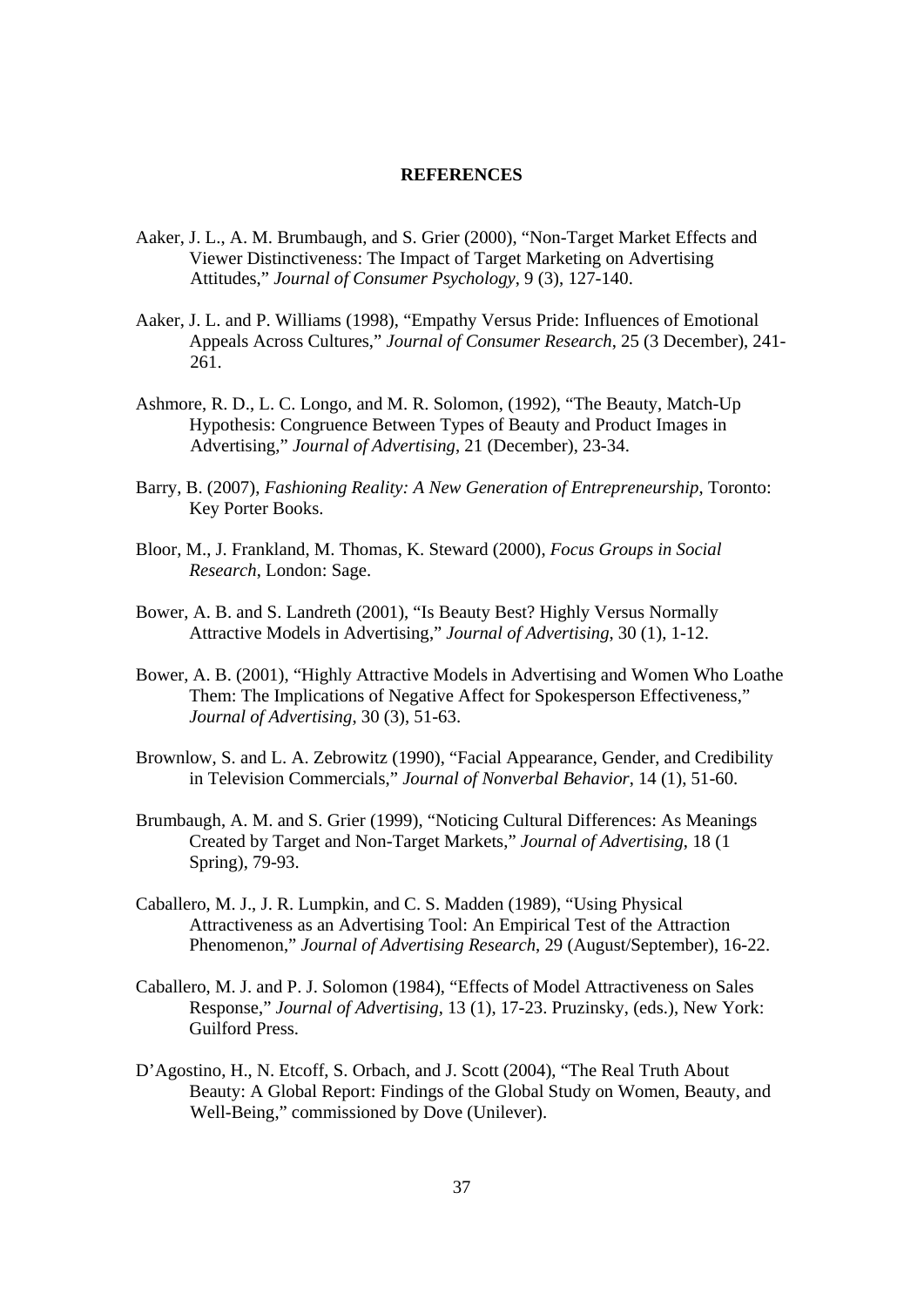- Deshpande, R. and S. Grier (2001), "Social Dimensions of Consumer Distinctiveness: The Influence of Social Status on Group Identity and Advertising Persuasion," *Journal of Marketing Research*, 38 (2), 216-224.
- Deshpande, R and D. Stayman (1994), "A Tale of Two Cities: Distinctiveness Theory and Advertising Effectiveness," *Journal of Marketing Research*, 31 (January), 57-64.
- Dion, K., E. Berscheid, and E. Walster (1972), "What Is Beautiful Is Good*," Journal of Personality and Social Psychology*, 24 (3), 285-290.
- Firestone, W. A. (1993), "Alternative Arguments for Generalizing from Data as Applied to Qualitative Research," *Educational Researcher*, 22 (May), 16-23.
- Gauntlett, D. (2002), *Media, Gender, and Identity: An Introduction*, New York: Routledge.
- Grewal, I. and C. Kaplan (2002), *Introduction to Women's Studies: Gender in a Transnational World*, New York: McGraw-Hill.
- Guba, E. G. and Y. S. Lincoln (1994), "Competing Paradigms in Qualitative Research," in *Handbook of Qualitative Research*, K. D. Denzin and Y. S. Lincoln (eds.), Thousand Oaks: Sage, 105-117.
- Harding, S. (1987), *The Science Question in Feminism*, London: Cornell University Press.
- Harrison, K., and B. Fredrickson (2003). Women's sports media, self-objectification, and mental health in Black and White adolescent females. *Journal of Communication*, 53 (2), 216-232.
- Joseph, B. W. (1982), "The Credibility of Physically Attractive Communicators: A Review," *Journal of Advertising*, 11 (3), 15-24.
- Kahle, L. R. and P. M. Homer (1985), "Physical Attractiveness of the Celebrity Endorser: A Social Adaptation Perspective," *Journal of Consumer Research*, 11 (March), 954-961.
- Kamins, M. (1990), "An Investigation into the 'Match-Up Hypothesis' in Celebrity Advertising: When Beauty May Be Only Skin Deep," *Journal of Advertising*, 19  $(1), 4-13.$
- Kilbourne, J. (2000), *Can't Buy My Love: How Advertising Changes the Way We Think and Feel*, New York: Free Press.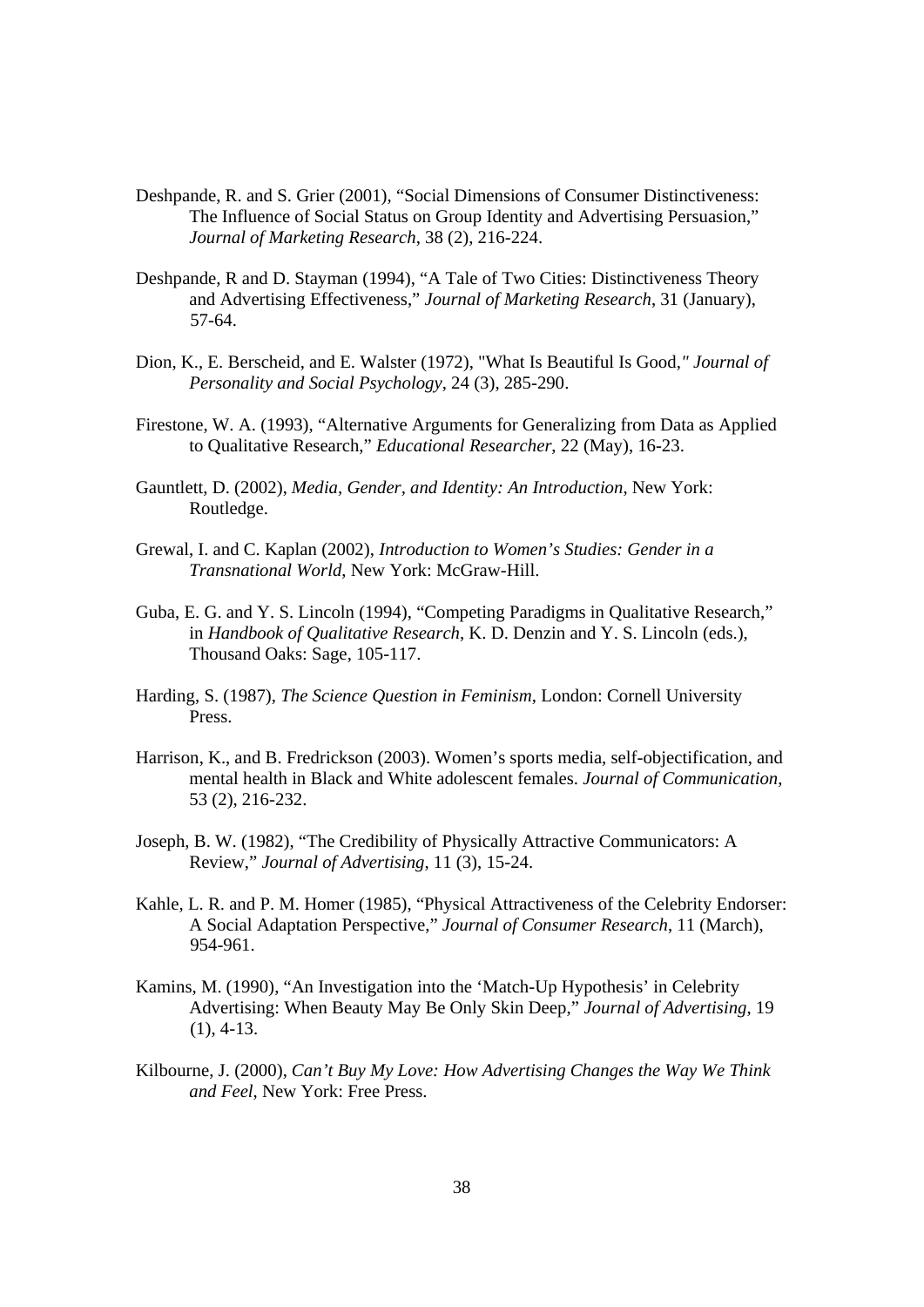- Levine, M. P. and L. Smolak (2002), "Body Image Development in Adolescence," in *Body Image*, T.F. Cash and T. Pruzinsky (eds.), New York: Guilford Press, 74-82.
- Miles, M. B. and M. A. Huberman (1994), *Qualitative Data Analysis: Second Addition*, Thousand Oaks: Sage.
- Mowen, J. C. and S. W. Brown, S. W. (1981), "On Explaining and Predicting The Effectiveness of Celebrity Endorsers," *Advances in Consumer Research*, 8, 437- 441.
- Orbach, S. (2005), *Fat is a Feminist Issue*, London: Arrow Books.
- Park, S. (2005), "The Influence if Presumed Media Influence on Women's Desire to Be Thin," *Communication Research*, 32 (5), 594-614.
- Petroshius, S. M., and K. E. Crocker (1989), "An Empirical Analysis of Spokesperson Characteristics on Advertisement and Product Evaluations," *Journal of the Academy of Marketing Science*, 17(3), 217-225.
- Punch, K. (2005), *Introduction to Social Research: Quantitative and Qualitative Approaches*, London: Sage.
- Richins, M. L. (1991), "Social Comparison and the Idealized Images of Advertising," *Journal of Consumer Research*, 18 (June), 71-83.
- Schudson, M. (1984), *Advertising: The Uneasy Persuasion*, New York: Basic Books.
- Spriggle, S. (1994), "Analysis and Interpretation of Qualitative Data in Consumer Research, *Journal of Consumer Research*, 21 (December), 491-505.
- Thomsen, S. (2002), Health and beauty magazine reading and body shape concerns among a group of college women. *Journalism&Mass Communication Quarterly*, 79 (4), 988-1007.
- Tiggeman, M. (2002), "Media Influences on Body Image Development," in *Body Image*, T. F. Cash and T. Pruzinsky (eds.), New York: Guilford Press, 91-98.
- Van Zoonen, L. (2004), *Feminist Media Studies*, London: Sage.
- William, J. D. and W. Qualls (1989), "Middle-Class Black Consumers and Intensity of Ethnic Identification," *Psychology and Marketing*, 6 (4), 263-286.
- Walster, E. H., V. Aronson, D. Abrahams, and L. Rottman (1966), "Importance of Physical Attractiveness in Dating Behavior," *Journal of Personality and Social Psychology*, 4 (November), 508-516.